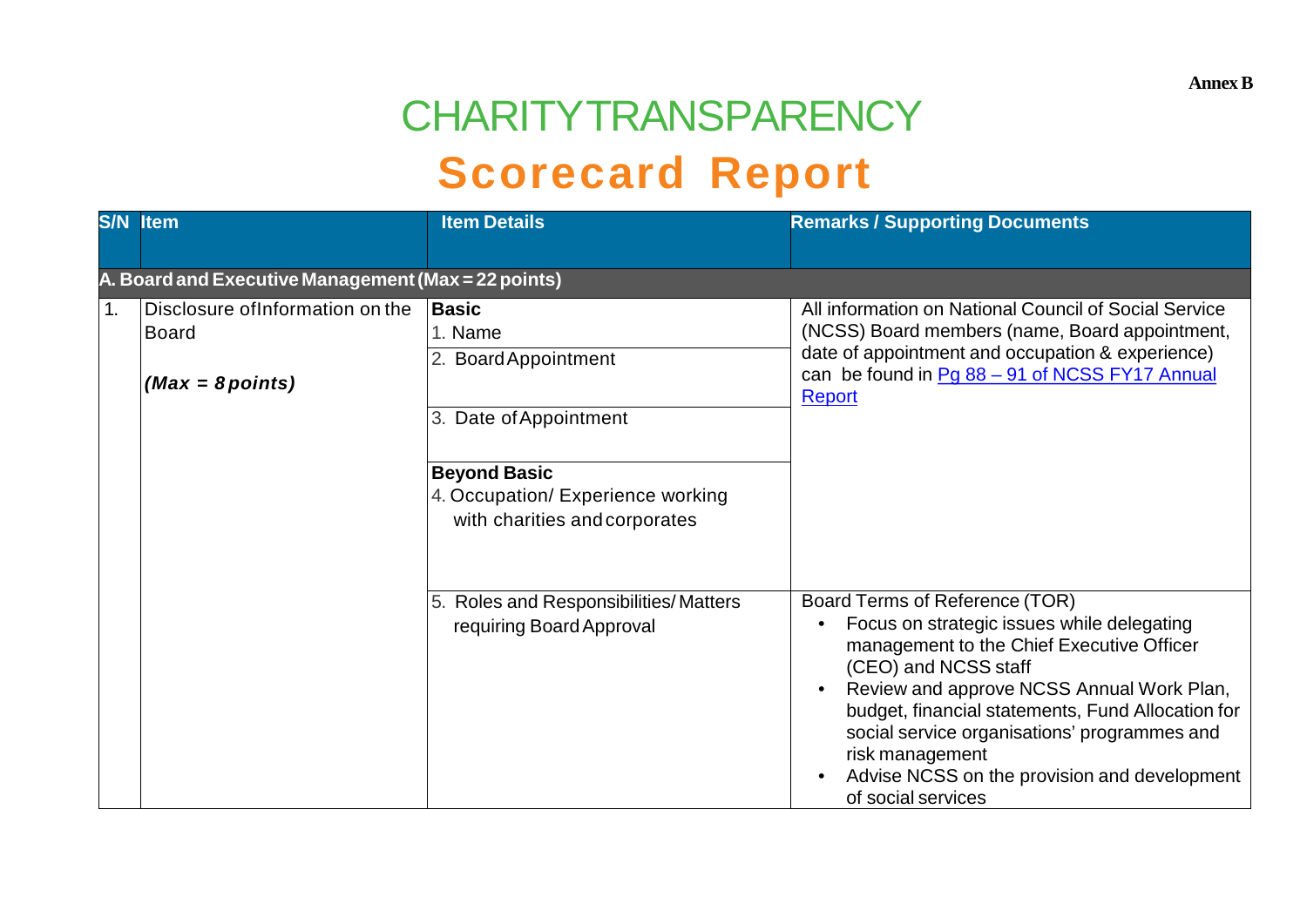| <b>S/N</b> Item | <b>Item Details</b>                                                                                                        | <b>Remarks / Supporting Documents</b>                                                                                                                                                                                                                                                                                                                                                                                                               |
|-----------------|----------------------------------------------------------------------------------------------------------------------------|-----------------------------------------------------------------------------------------------------------------------------------------------------------------------------------------------------------------------------------------------------------------------------------------------------------------------------------------------------------------------------------------------------------------------------------------------------|
|                 |                                                                                                                            |                                                                                                                                                                                                                                                                                                                                                                                                                                                     |
|                 | <b>Bonus</b><br>No staff sitson the board                                                                                  | As required by <b>NCSS Act (CAP 195A)</b> , no NCSS<br>staff is to sit on the Board. As extracted:<br>Sect 5 - Board of Council<br>(10) No person who is an employee of the Council or of<br>a full or associate Council member shall -<br>(a) be elected or appointed as a Board member;                                                                                                                                                           |
|                 |                                                                                                                            | or<br>(b) nominate or second the nomination of any<br>person for election to the Board.                                                                                                                                                                                                                                                                                                                                                             |
|                 | Disclosure of frequency and attendance at<br>Board meetings (note: shows howactive<br>the board is)                        | Board members' attendance at Board meetings<br>is available here.                                                                                                                                                                                                                                                                                                                                                                                   |
|                 | Disclosure of policy for Board selection<br>and recruitment, induction, training and<br>evaluation of Board effectiveness. | <b>Board Selection/Recruitment</b><br>Policy for selection and recruitment of NCSS Board<br>members are captured in the NCSS Act (CAP 195A)<br>Sect 5.                                                                                                                                                                                                                                                                                              |
|                 |                                                                                                                            | <b>Board Induction</b><br>At the beginning of a new term, which is two years<br>each, or when there is a change in a Board Member,<br>NCSS will conduct an orientation brief for the new<br>member/s. The senior management team of NCSS<br>will brief the new Board on the overview of NCSS, our<br>purpose, mission and the structure and strategic goals<br>of NCSS. The functions and scope of the various<br>NCSS groups will also be briefed. |
|                 |                                                                                                                            | Each Board Member will receive a Board Kit which<br>provides comprehensive information about NCSS<br>organisational matters (on finance, human resource                                                                                                                                                                                                                                                                                             |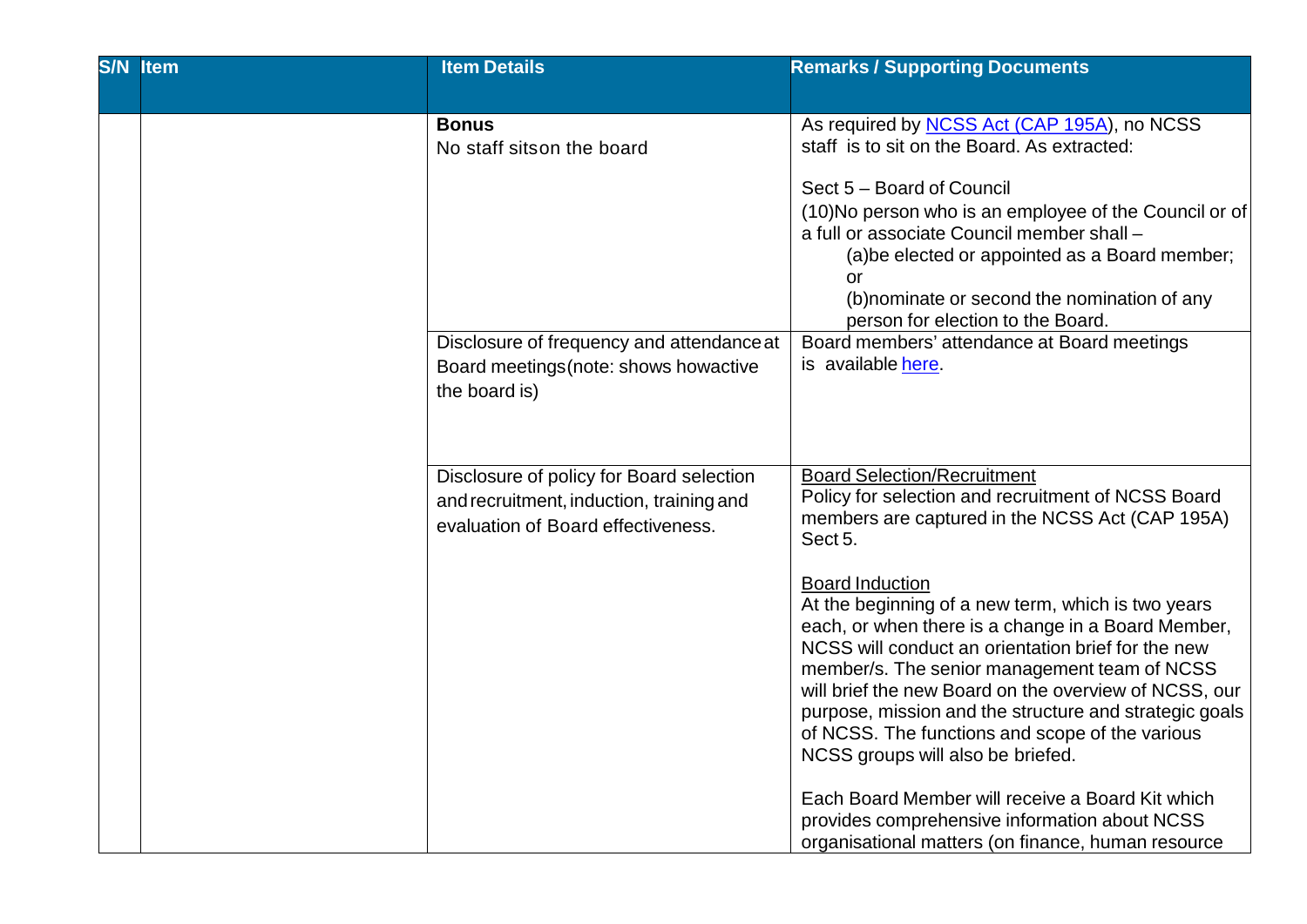| <b>S/N</b>       | <b>Item</b>                  | <b>Item Details</b>                                                   | <b>Remarks / Supporting Documents</b>                                                                                                                                                                                                                                                                                                                                                                     |
|------------------|------------------------------|-----------------------------------------------------------------------|-----------------------------------------------------------------------------------------------------------------------------------------------------------------------------------------------------------------------------------------------------------------------------------------------------------------------------------------------------------------------------------------------------------|
|                  |                              |                                                                       |                                                                                                                                                                                                                                                                                                                                                                                                           |
|                  |                              |                                                                       | and governance etc), Terms of Reference of Board<br>and Board committees, NCSS Act and other charity<br>governance documentation and Board Members'<br>responsibilities. Through the course of their term,<br>Board Members will be invited to visit social service<br>organisations, Social Service Offices and other sector<br>related activities/events.                                               |
|                  |                              |                                                                       | <b>Board Evaluation</b><br>During every term of two years each, NCSS will<br>conduct a Board Evaluation exercise for the Board.<br>Inputs are solicited from Board Members and NCSS<br>senior management during the evaluation and the<br>analysis and findings from the evaluation exercise are<br>shared with all Board members and senior<br>management to allow them to gauge Board<br>effectiveness. |
| $\overline{2}$ . | Disclosure of Information on | <b>Basic</b>                                                          | The NCSS organisation structure can be found on                                                                                                                                                                                                                                                                                                                                                           |
|                  | <b>Executive Management</b>  | 1. Name                                                               | the NCSS Website.                                                                                                                                                                                                                                                                                                                                                                                         |
|                  | $(Max = 5 points)$           | 2. Designation                                                        | Please see Pg 92 - 95 of NCSS FY17 Annual                                                                                                                                                                                                                                                                                                                                                                 |
|                  |                              | 3. Organisational structure                                           | Report for overview of senior management team<br>(names, designation, date of appointment and past                                                                                                                                                                                                                                                                                                        |
|                  |                              | <b>Beyond Basic</b><br>4. Date of Appointment (For CEOs/EDs<br>/CFOs) | job experience).                                                                                                                                                                                                                                                                                                                                                                                          |
|                  |                              | 5. Past Job Experience(For CEOs/ED<br>/CFO <sub>s</sub> )             |                                                                                                                                                                                                                                                                                                                                                                                                           |
| 3.               | Disclosure of Information on | <b>Basic</b>                                                          | The details of the Board Committee members can                                                                                                                                                                                                                                                                                                                                                            |
|                  | Committees (ordesignated     | 1. Name                                                               | be found in Pg 96 - 97 of NCSS FY17 Annual<br>Report.                                                                                                                                                                                                                                                                                                                                                     |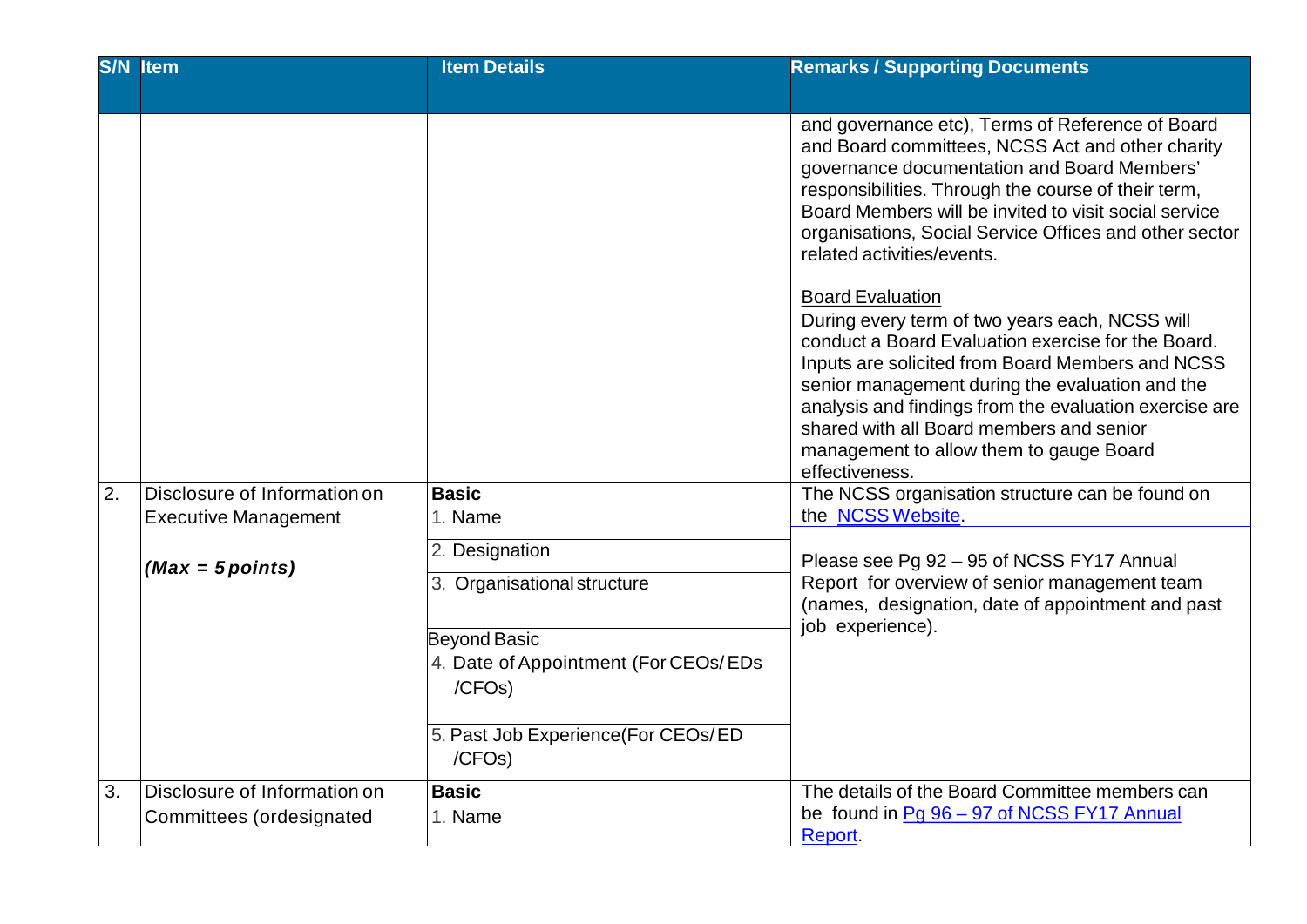| <b>S/N</b> Item                               | <b>Item Details</b>                                                | <b>Remarks / Supporting Documents</b>                                                                                                                                                                                                                                                                        |
|-----------------------------------------------|--------------------------------------------------------------------|--------------------------------------------------------------------------------------------------------------------------------------------------------------------------------------------------------------------------------------------------------------------------------------------------------------|
| board members) which oversee<br>specificareas | 2. Committee(s)/ Areas which designated<br>boards are in charge of |                                                                                                                                                                                                                                                                                                              |
| $(Max = 6 points)$                            | 3. Appointment in Committee(s)                                     |                                                                                                                                                                                                                                                                                                              |
|                                               | <b>Beyond Basic</b><br>4. Terms of Reference                       | Terms of Reference - Executive Committee<br>Membership application and policy on<br>membership matters<br>Human Resource Policies, including salary and<br>benefits<br>Approval of Care & Share funds allocation up to<br>\$2m<br><b>Risk Management</b><br><b>Terms of Reference - Investment Committee</b> |
|                                               |                                                                    | Recommend to NCSS Board on appropriate<br>investment policies<br>Manage Endowment Fund on behalf of NCSS<br>Board pursuant to <b>NCSS Act 1992</b> .<br>Monitor performance of NCSS' investments<br>taking into account NCSS' investment policies                                                            |
|                                               |                                                                    | <b>Terms of Reference - Services Committee</b><br>Strategic policies and plans on social service<br>delivery<br>Framework on standards of social service<br>delivery<br>Annual budget allocated for social service<br>delivery                                                                               |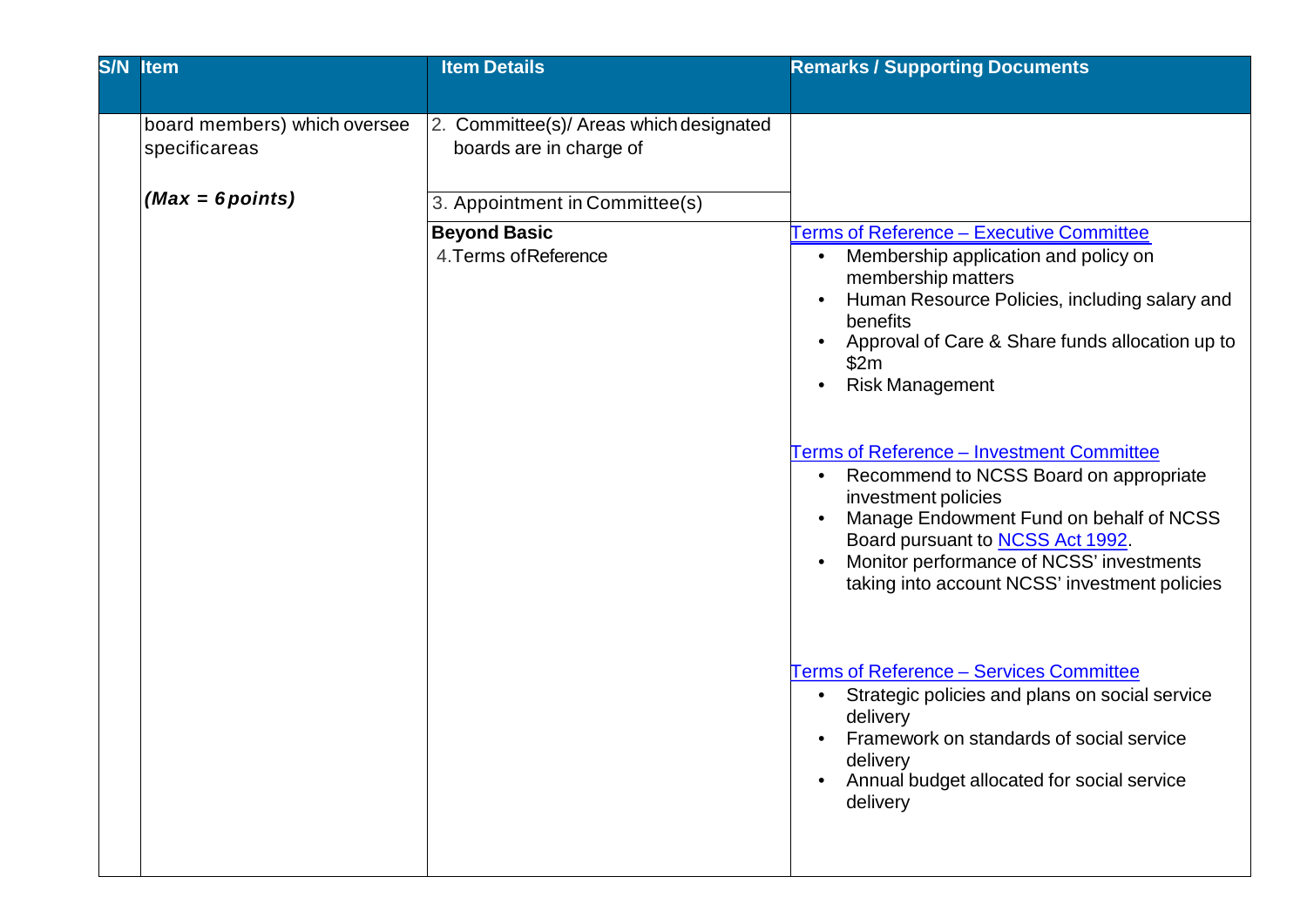|  | <b>Remarks / Supporting Documents</b>                                                                                                                                                                                                                                                                                                                                                                                                             |
|--|---------------------------------------------------------------------------------------------------------------------------------------------------------------------------------------------------------------------------------------------------------------------------------------------------------------------------------------------------------------------------------------------------------------------------------------------------|
|  | Terms of Reference - Community Chest Committee<br>Raise funds for NCSS members and ensure<br>fundraising target is met<br>Provide expertise, directions to ComChest staff<br>on its programmes, activities, etc.<br>Represent and promote ComChest to key<br>stakeholders                                                                                                                                                                         |
|  | <b>Terms of Reference - Audit Committee</b><br>Review the organisation's internal control<br>$\bullet$<br>Review with management and statutory auditors<br>$\bullet$<br>the annual financial statement for Board's<br>approval<br>Review effectiveness of statutory auditor                                                                                                                                                                       |
|  | Terms of Reference - Human Capital Development<br><b>Panel</b> (reconstituted as Human Capital and<br>Organisation Development Committee)<br>Advise on overall strategies of HCD Group in<br>NCSS in building manpower capabilities in the<br>social service sector<br>Establish HCD as the frontrunner of HR in the<br>sector and also thought leader for social service<br>learning<br>Represent and promote current and future HCD<br>entities |
|  |                                                                                                                                                                                                                                                                                                                                                                                                                                                   |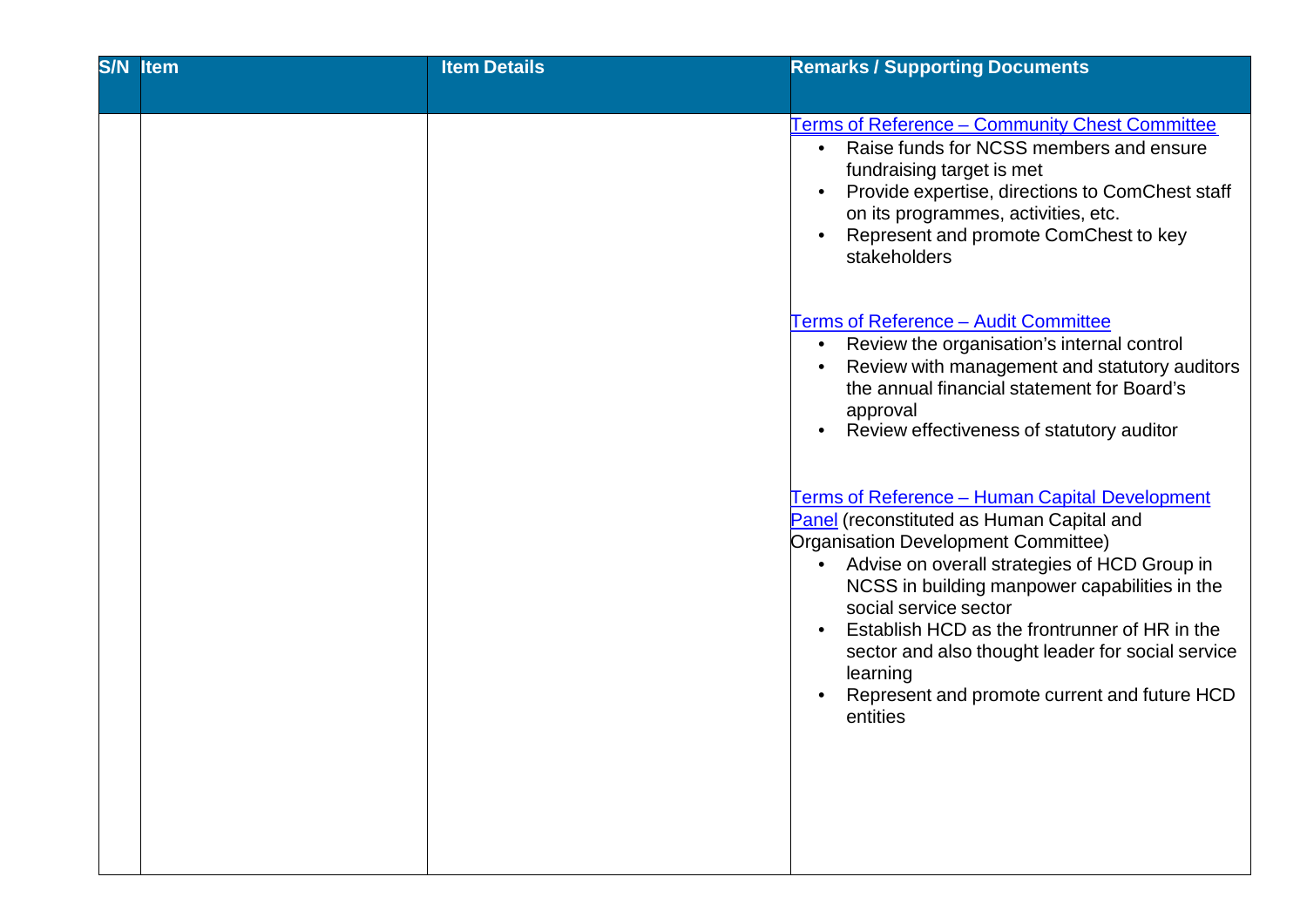| <b>S/N</b> Item | <b>Item Details</b> | <b>Remarks / Supporting Documents</b>                                                                                                                                                                                                                                                                                                                                                                                                                                                                               |
|-----------------|---------------------|---------------------------------------------------------------------------------------------------------------------------------------------------------------------------------------------------------------------------------------------------------------------------------------------------------------------------------------------------------------------------------------------------------------------------------------------------------------------------------------------------------------------|
|                 |                     |                                                                                                                                                                                                                                                                                                                                                                                                                                                                                                                     |
|                 |                     | Terms of Reference - Volunteer Resource<br>Committee (closed on 31 July 2018)<br>Provide guidance and directions, on the strategic<br>plans and priorities on NCSS' Volunteer<br>Resource Management agenda<br>Provide guidance and inputs to synergise the<br>Volunteer Resource development work being<br>carried out by different groups within NCSS.<br>Represent and promote Volunteer Resource<br>development to key stakeholders                                                                             |
|                 |                     | Terms of Reference - Advocacy & Research<br>Panel (closed on 31 July 2018)<br>Provide guidance and directions on the strategic<br>plans and priorities in NCSS' advocacy &<br>research agenda<br>Provide expertise, networks and resources to<br>NCSS staff in every stage of execution of the<br>advocacy & research agenda<br>Recommend to NCSS Board on major matters<br>relating to NCSS' advocacy & research agenda                                                                                            |
|                 |                     | Terms of Reference - Social Service<br>Innovation Advisory Panel (closed on 31 July<br>2018)<br>• Advise Pumpkin Lab on ways to enhance<br>innovation in the social service sector vis-à-vis<br>other efforts by Sector Manpower and SS2016<br>Office<br>Provide the means to scale innovative solutions<br>through participating in pilots and the provision<br>of resource support<br>Serve as the Voluntary Welfare Organisations-<br>Charities Fund-Innovation & Productivity Grant<br>(VCF-IPG) resource panel |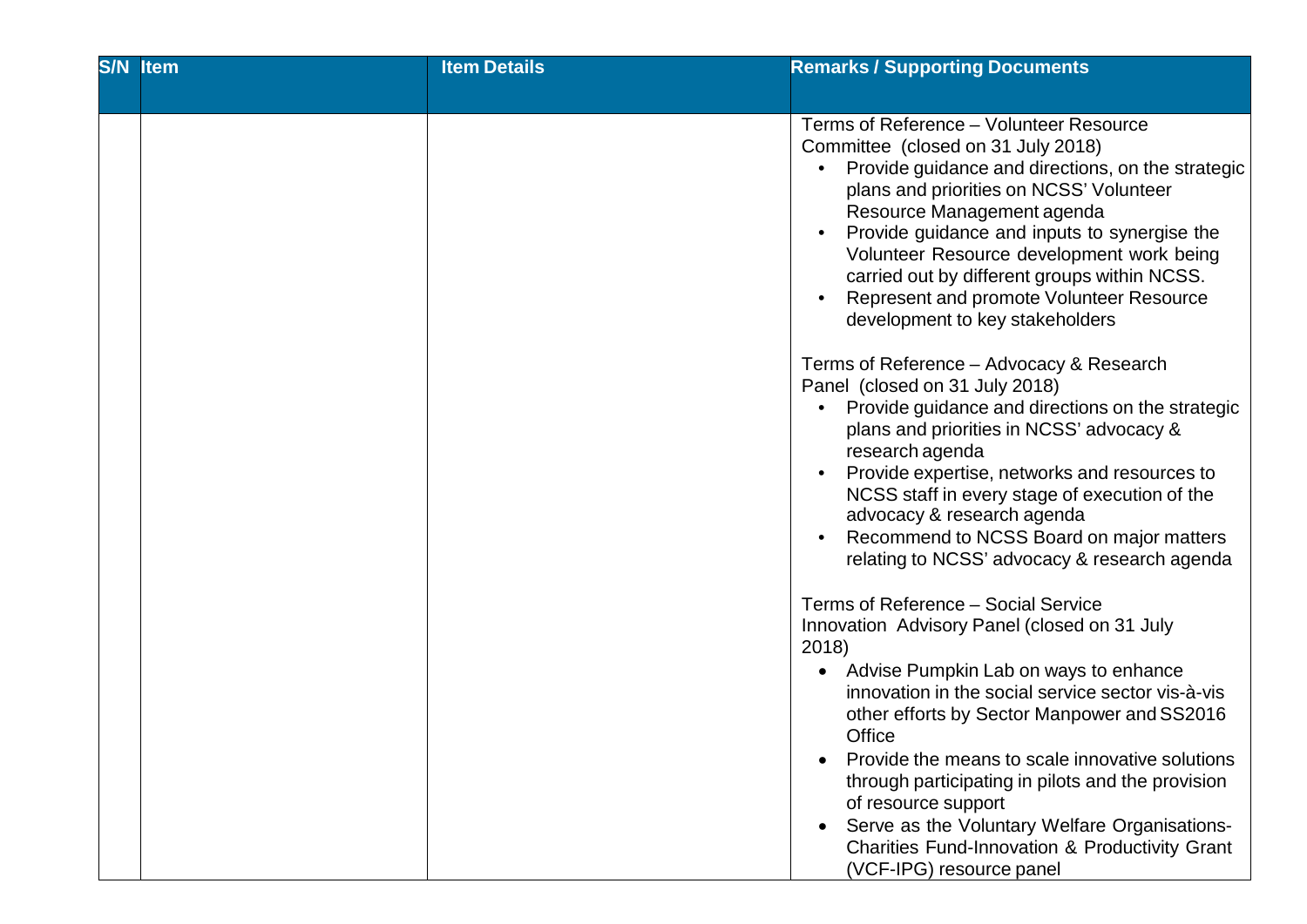|    | <b>S/N</b> Item                                                                                    | <b>Item Details</b>                                                            | <b>Remarks / Supporting Documents</b>                                                                                                                                                                                                                                                                                                                                                                                                                                                                                        |
|----|----------------------------------------------------------------------------------------------------|--------------------------------------------------------------------------------|------------------------------------------------------------------------------------------------------------------------------------------------------------------------------------------------------------------------------------------------------------------------------------------------------------------------------------------------------------------------------------------------------------------------------------------------------------------------------------------------------------------------------|
|    |                                                                                                    |                                                                                |                                                                                                                                                                                                                                                                                                                                                                                                                                                                                                                              |
|    |                                                                                                    |                                                                                | Terms of Reference - Tech-With-A-Heart<br>Advisory Panel (closed on 31 December 2017)<br>• Advise and provide direction on the provision of<br>cloud-based IT shared services solution for the<br>social service sector.<br>Demand Panel: crystalise requirements from<br>users' perspective for the shared services<br>platform<br>Supply Panel: Advise project workgroup to<br>formulate TWAH's product offerings<br>Business Panel: Advise project workgroup on<br>financial model to ensure long-term<br>sustainability. |
|    |                                                                                                    |                                                                                | Terms of Reference - Disability Caregiver<br>Support Centre (closed on 12 September 2017)<br>• To provide guidance on the types of services to<br>be located at the centre to support caregivers of<br>persons with disabilities (PWDs).<br>To endorse the decision matrix for assessing<br>applications to ensure the services catered to<br>the needs of caregivers of PWDs.<br>To guide and garner resources to support the<br>development of the premises                                                                |
|    |                                                                                                    | <b>Bonus</b><br>Disclosure offrequency and attendance<br>at Committee meetings | Frequency and attendance at the various<br>Board Committee meetings are given here.                                                                                                                                                                                                                                                                                                                                                                                                                                          |
| 4. | Disclosure ofterm limit for the<br>Treasurer (or equivalent<br>e.g. Finance Committee<br>Chairman) | <b>Basic</b><br>Maximum limit of 4 consecutiveyears or<br>less                 | NCSS complies with the NCSS Act (CAP 195A) on<br>the limits for Board terms which states that no person<br>shall be appointed as Honorary Treasurer for more<br>than 4 years. See extract as below:                                                                                                                                                                                                                                                                                                                          |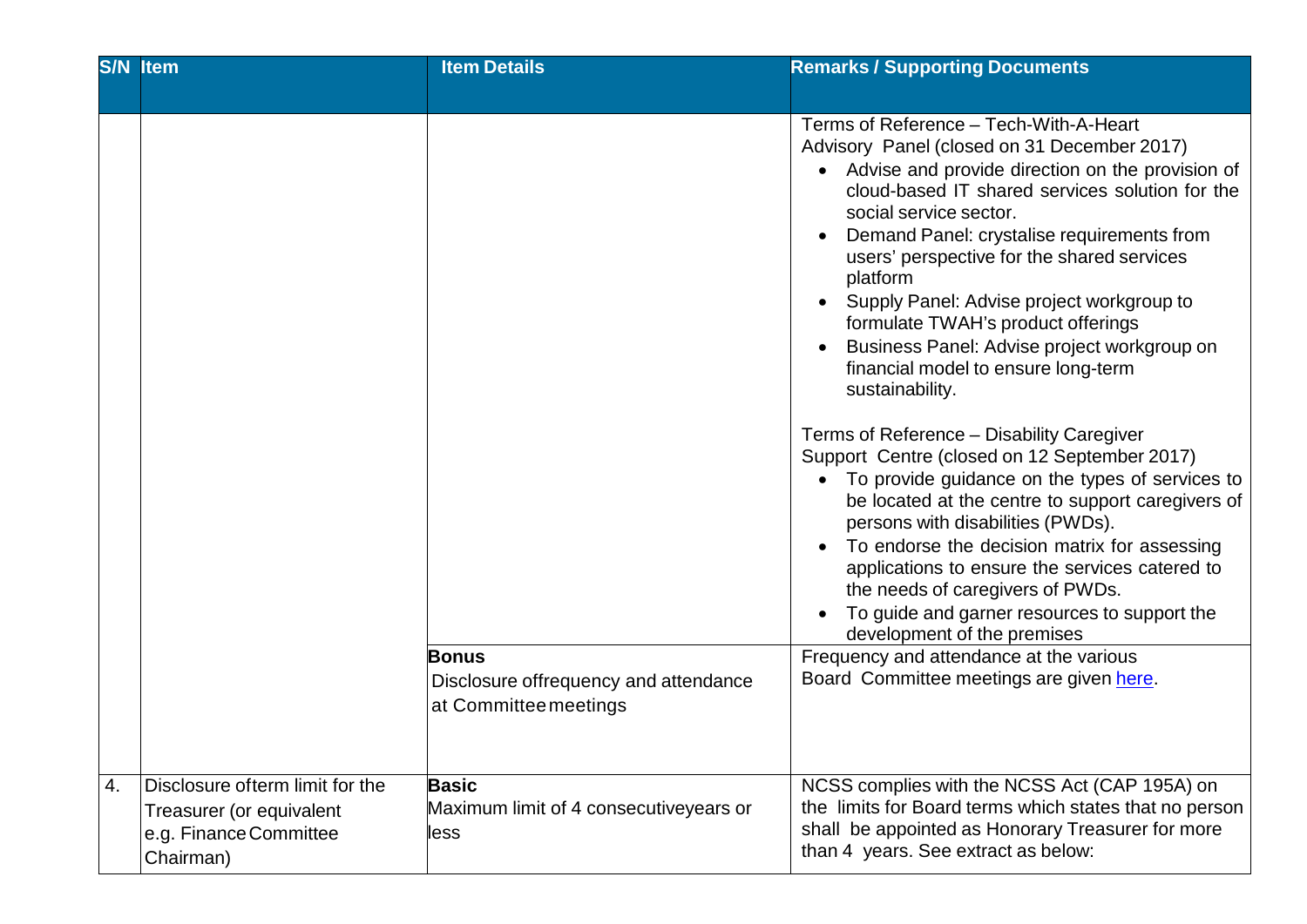|    | <b>S/N Item</b>                                    | <b>Item Details</b>                                               | <b>Remarks / Supporting Documents</b>                                                                                                                                                                                                                                                                                                                      |
|----|----------------------------------------------------|-------------------------------------------------------------------|------------------------------------------------------------------------------------------------------------------------------------------------------------------------------------------------------------------------------------------------------------------------------------------------------------------------------------------------------------|
|    |                                                    |                                                                   |                                                                                                                                                                                                                                                                                                                                                            |
|    | $(Max = 3 points)$                                 |                                                                   | Sect 5 - Board of Council<br>(4) The Honorary General Secretary and the Honorary<br>Treasurer shall each hold office for such term not<br>exceeding 2 years as the President thinks fit and shall<br>be eligible for reappointment, except that no person<br>shall be appointed to hold office as Honorary<br>Treasurer for more than 2 consecutive terms. |
|    |                                                    | B. Strategic Direction and Programme Management (Max = 15 points) |                                                                                                                                                                                                                                                                                                                                                            |
| 5. | <b>Disclosure of Strategic</b><br><b>Direction</b> | <b>Basic</b><br>1. Objects/ Mission                               | The NCSS Mission and Purpose (Vision) can be<br>found on Pg 1 of NCSS FY17 Annual Report and the<br><b>NCSS Website.</b>                                                                                                                                                                                                                                   |
|    | $(Max = 5 points)$                                 |                                                                   |                                                                                                                                                                                                                                                                                                                                                            |
|    |                                                    |                                                                   |                                                                                                                                                                                                                                                                                                                                                            |
|    |                                                    | 2. Vision                                                         |                                                                                                                                                                                                                                                                                                                                                            |
|    |                                                    | <b>Beyond Basic</b><br>3. Strategy/ Strategic Thrusts             | NCSS's three Strategic Thrusts are listed on the<br><b>NCSS Website</b>                                                                                                                                                                                                                                                                                    |
|    |                                                    | 4. Core Values                                                    | The NCSS Core Values of Passion, Impact,<br>Collaboration and Courage can be found on Pg 1<br>of NCSS FY17 Annual Report and the NCSS<br><b>Website</b>                                                                                                                                                                                                    |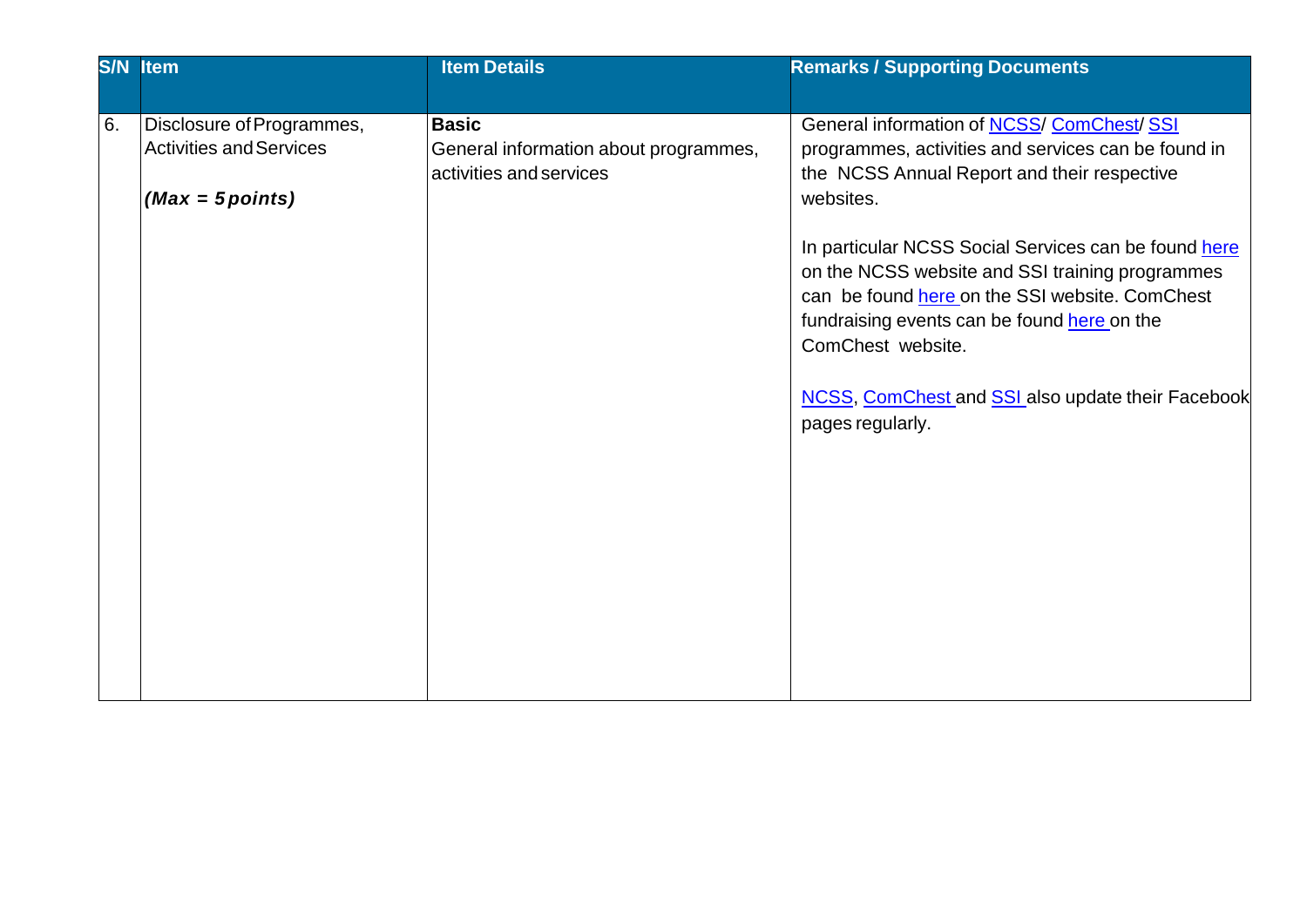|    | <b>S/N</b> Item                                                        | <b>Item Details</b>                                                                                                                                     | <b>Remarks / Supporting Documents</b>                                                                                                                                                                          |
|----|------------------------------------------------------------------------|---------------------------------------------------------------------------------------------------------------------------------------------------------|----------------------------------------------------------------------------------------------------------------------------------------------------------------------------------------------------------------|
|    |                                                                        |                                                                                                                                                         |                                                                                                                                                                                                                |
|    |                                                                        | <b>Beyond Basic</b><br>Up-to-date and/or detailed information on<br>programmes, activities and services<br>(e.g. regularupdate on<br>website, Facebook) |                                                                                                                                                                                                                |
| 7. | Disclosure of Outcomes/<br>Effectiveness of<br>Programmes and Services | <b>Basic</b><br>Disclosure of basic statistics about<br>the beneficiaries                                                                               | NCSS provides statistics and detailed commentary on<br>the outcome and effectiveness of our<br>programmes through our Annual Report on a<br>yearly basis. For<br>example for FY17, the fund amounts to support |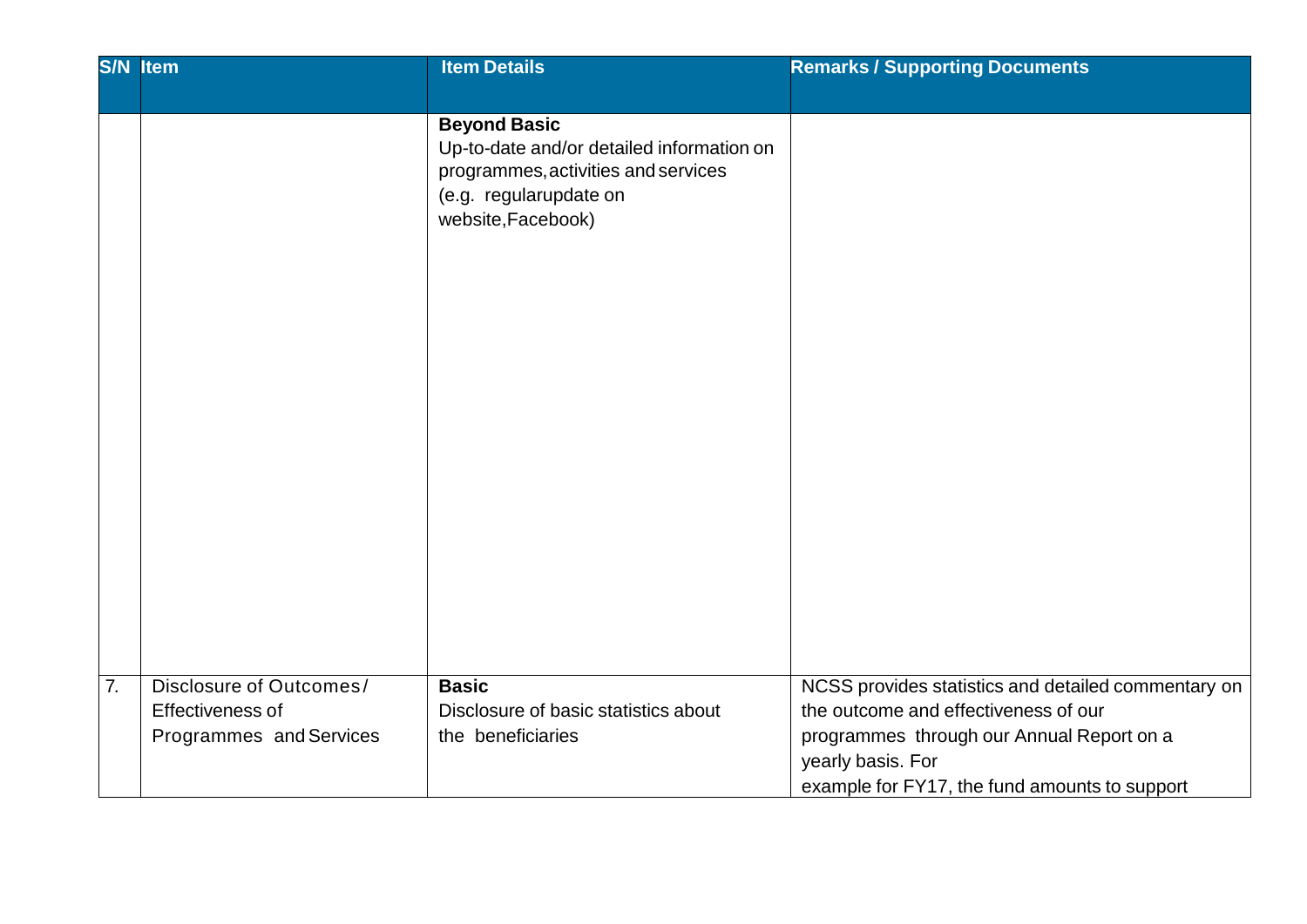|    | <b>S/N</b> Item                                                                                                                                               | <b>Item Details</b>                                                                                                                          | <b>Remarks / Supporting Documents</b>                                                                                                                                                                                                                                                                                                                                                                                                                                                                                                                                                                                                                                                                                                                                                                                                                                                                                                                                                                                                                                                                                          |
|----|---------------------------------------------------------------------------------------------------------------------------------------------------------------|----------------------------------------------------------------------------------------------------------------------------------------------|--------------------------------------------------------------------------------------------------------------------------------------------------------------------------------------------------------------------------------------------------------------------------------------------------------------------------------------------------------------------------------------------------------------------------------------------------------------------------------------------------------------------------------------------------------------------------------------------------------------------------------------------------------------------------------------------------------------------------------------------------------------------------------------------------------------------------------------------------------------------------------------------------------------------------------------------------------------------------------------------------------------------------------------------------------------------------------------------------------------------------------|
|    |                                                                                                                                                               |                                                                                                                                              |                                                                                                                                                                                                                                                                                                                                                                                                                                                                                                                                                                                                                                                                                                                                                                                                                                                                                                                                                                                                                                                                                                                                |
|    | $(Max = 5 points)$<br>C. HR Management (Max = 8 points)                                                                                                       | <b>Beyond Basic</b><br>Analysis and commentary on the<br>effectiveness of the programmes and<br>services, with detailed statistics provided. | improving the lives of those in need and the outcomes<br>can be found in Pg 6 of the Annual Report, NCSS<br>membership numbers, member benefits and SSI<br>training places can be found on Pg 7 of the Annual<br>Report.                                                                                                                                                                                                                                                                                                                                                                                                                                                                                                                                                                                                                                                                                                                                                                                                                                                                                                       |
|    |                                                                                                                                                               | Does staff receive remuneration? If no, skip Q9/Q9b and exclude 5 points from the base                                                       | score.                                                                                                                                                                                                                                                                                                                                                                                                                                                                                                                                                                                                                                                                                                                                                                                                                                                                                                                                                                                                                                                                                                                         |
| 8. | <b>For Medium</b><br>and Large<br>Charities and/<br>or IPCs<br>Disclosure<br>of how staff<br>performance<br>is reviewed<br>and assessed<br>$(Max = 3 points)$ | Yes                                                                                                                                          | At the beginning of the appraisal year, goals are jointly<br>set by staff and their supervisors (usually Head of<br>Teams) on the key results to be achieved by the end<br>of the appraisal year. The individual goals are aligned<br>to the team, Group and overall NCSS goals. There is<br>an opportunity during the mid-year review to re-<br>assess the goals and monitor the progress.<br>The year-end review commences with individual self-<br>assessment of goals and key behaviours, before a<br>discussion takes place between the supervisor and<br>staff. The supervisor seeks inputs from other<br>colleagues, Heads of Teams, Deputy Directors and<br>the Counter-Signing Officer (usually the Director or<br>Group Director) on the performance of each staff.<br>Each Group conducts a calibration session to obtain<br>multi-source feedback on each staff and to assess the<br>relative performance of the staff within their Group. A<br>corporate-wide calibration exercise then takes place<br>to ensure that performance assessment is considered<br>from an organisation perspective and for consistent |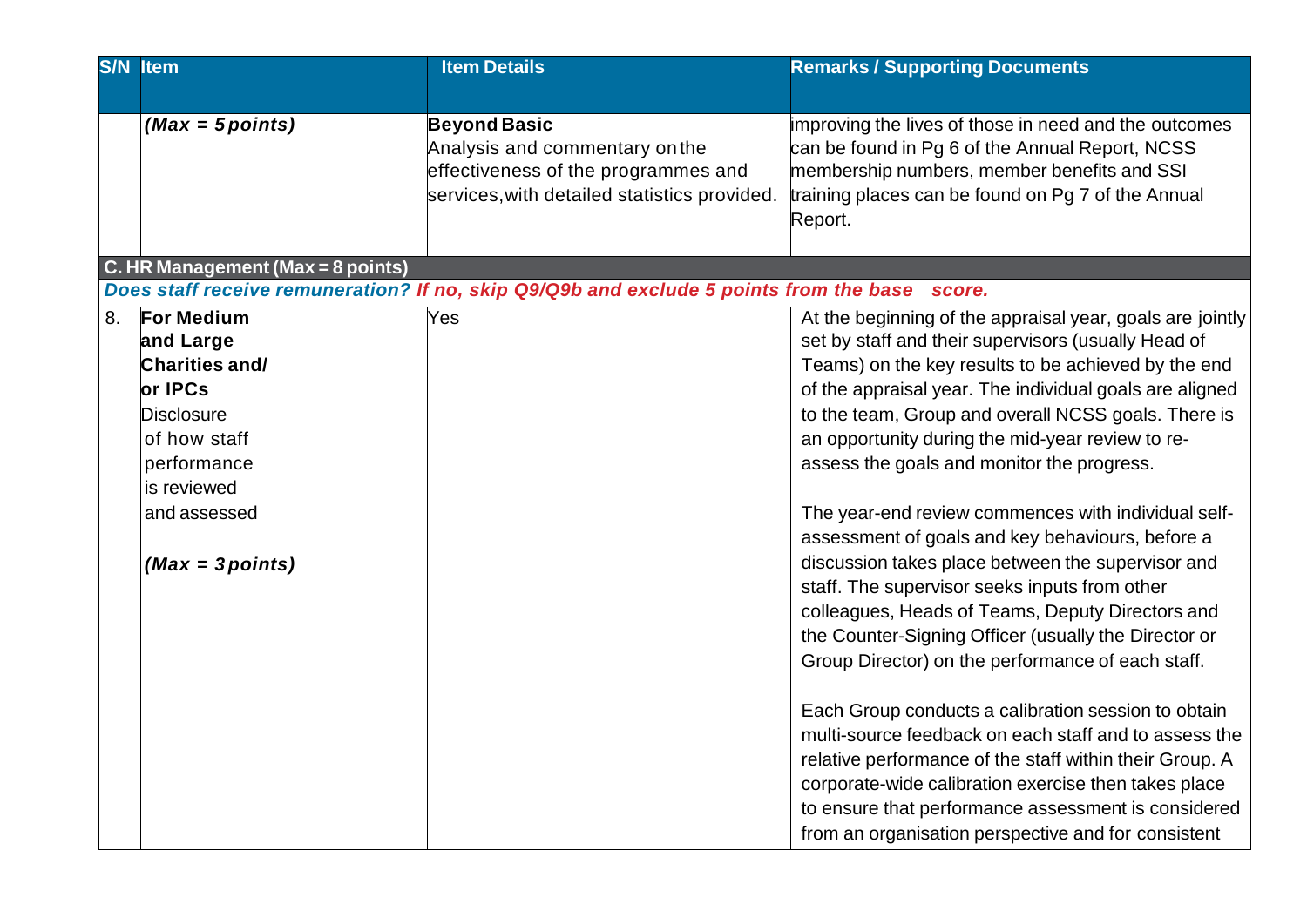|     | <b>S/N</b> Item                                                                                                                 | <b>Item Details</b>                                                                                                                                                     | <b>Remarks / Supporting Documents</b>                                                                                                                                                                                                                                                                                                                                                                                                                |
|-----|---------------------------------------------------------------------------------------------------------------------------------|-------------------------------------------------------------------------------------------------------------------------------------------------------------------------|------------------------------------------------------------------------------------------------------------------------------------------------------------------------------------------------------------------------------------------------------------------------------------------------------------------------------------------------------------------------------------------------------------------------------------------------------|
| 9.  | <b>For Medium</b><br>and Large<br>Charities and/<br>or IPCs<br>Disclosure of annual                                             | <b>Basic</b><br>Discloses the annual remuneration of 3<br>highest paid staff who each receives more<br>than \$100,000, in bands of \$100,000                            | standards of performance assessment across Groups.<br>The performance assessment for each staff is<br>confirmed after the calibration sessions.<br>For Senior Management, the views of the Board<br>members are sought and the overall performance<br>assessment for each Director is approved by the<br><b>Executive Committee.</b><br>The annual remuneration of the three highest paid staff<br>can be found in Pg 40 of NCSS FY17 Annual Report. |
|     | remuneration of 3highest paid<br>staff who each receives<br>more than \$100,000, in bands of<br>\$100,000<br>$(Max = 5 points)$ | <b>Beyond Basic</b><br>Disclose exact annual remuneration<br>of 3 highest paid staff who each<br>receives more than \$100,000                                           | No disclosure.                                                                                                                                                                                                                                                                                                                                                                                                                                       |
| 9b. | <b>For SmallCharities and/or</b><br><b>IPCs</b><br>Disclosure of annual<br>remuneration of 3 highestpaid                        | <b>Basic</b><br>Discloses thenumber of staff who each<br>receives morethan \$100,000                                                                                    | Not applicable.                                                                                                                                                                                                                                                                                                                                                                                                                                      |
|     | staff who each receives more<br>than \$100,000, in bands of<br>\$100,000<br>$(Max = 5 points)$                                  | <b>Beyond Basic Discloses the annual</b><br>remuneration of<br>3 highest paid staffwho each receivesmore<br>than \$100,000, in bands of \$100,000(or<br>harrower bands) | Not applicable.                                                                                                                                                                                                                                                                                                                                                                                                                                      |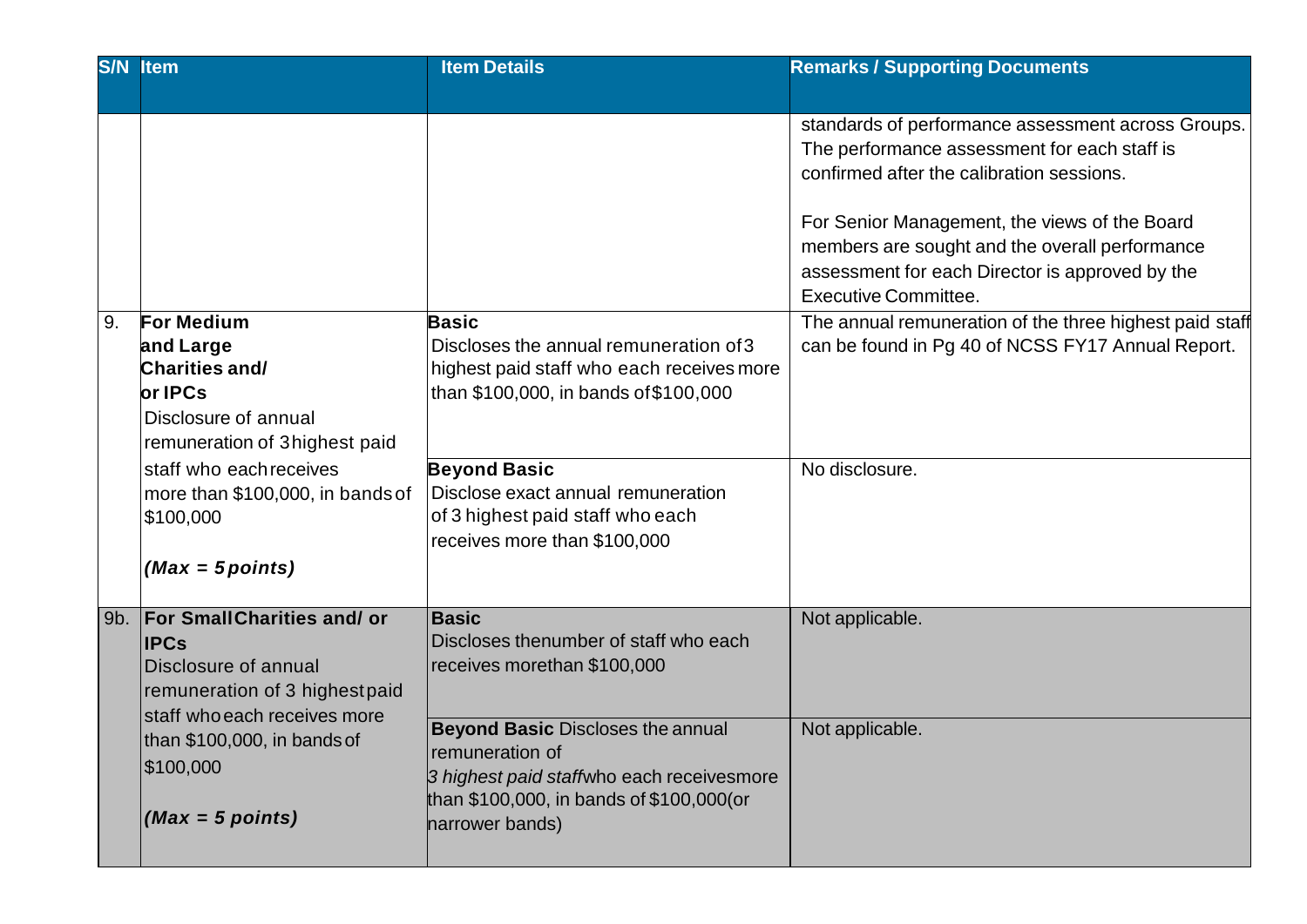|        | <b>S/N</b> Item                                               | <b>Item Details</b> | <b>Remarks / Supporting Documents</b>                                                                           |
|--------|---------------------------------------------------------------|---------------------|-----------------------------------------------------------------------------------------------------------------|
|        |                                                               |                     |                                                                                                                 |
|        |                                                               |                     |                                                                                                                 |
|        | D. Management of Conflict of Interests (Max = 20 points)      |                     |                                                                                                                 |
|        |                                                               |                     | Do board members receive remuneration (as indicated in Q10)? If no, skip Q11 and exclude 5 points from the base |
| score. |                                                               |                     |                                                                                                                 |
| 10.    | <b>For Medium and Large</b><br><b>Charities and / or IPCs</b> | Not applicable.     | NCSS Board Members do not receive remuneration.<br>This is also stated in Pg 39 of NCSS FY17                    |
|        | Disclosure of exact                                           |                     | Annual Report.                                                                                                  |
|        | remuneration and benefits                                     |                     |                                                                                                                 |
|        | received by each Board                                        |                     |                                                                                                                 |
|        | member (if the governing                                      |                     |                                                                                                                 |
|        | instrument permits                                            |                     |                                                                                                                 |
|        | remuneration)                                                 |                     |                                                                                                                 |
|        | <b>OR</b>                                                     |                     |                                                                                                                 |
|        | Disclosure of the fact that its                               | Yes                 |                                                                                                                 |
|        | governing instrument does not                                 |                     |                                                                                                                 |
|        | permit remuneration / Disclosure                              |                     |                                                                                                                 |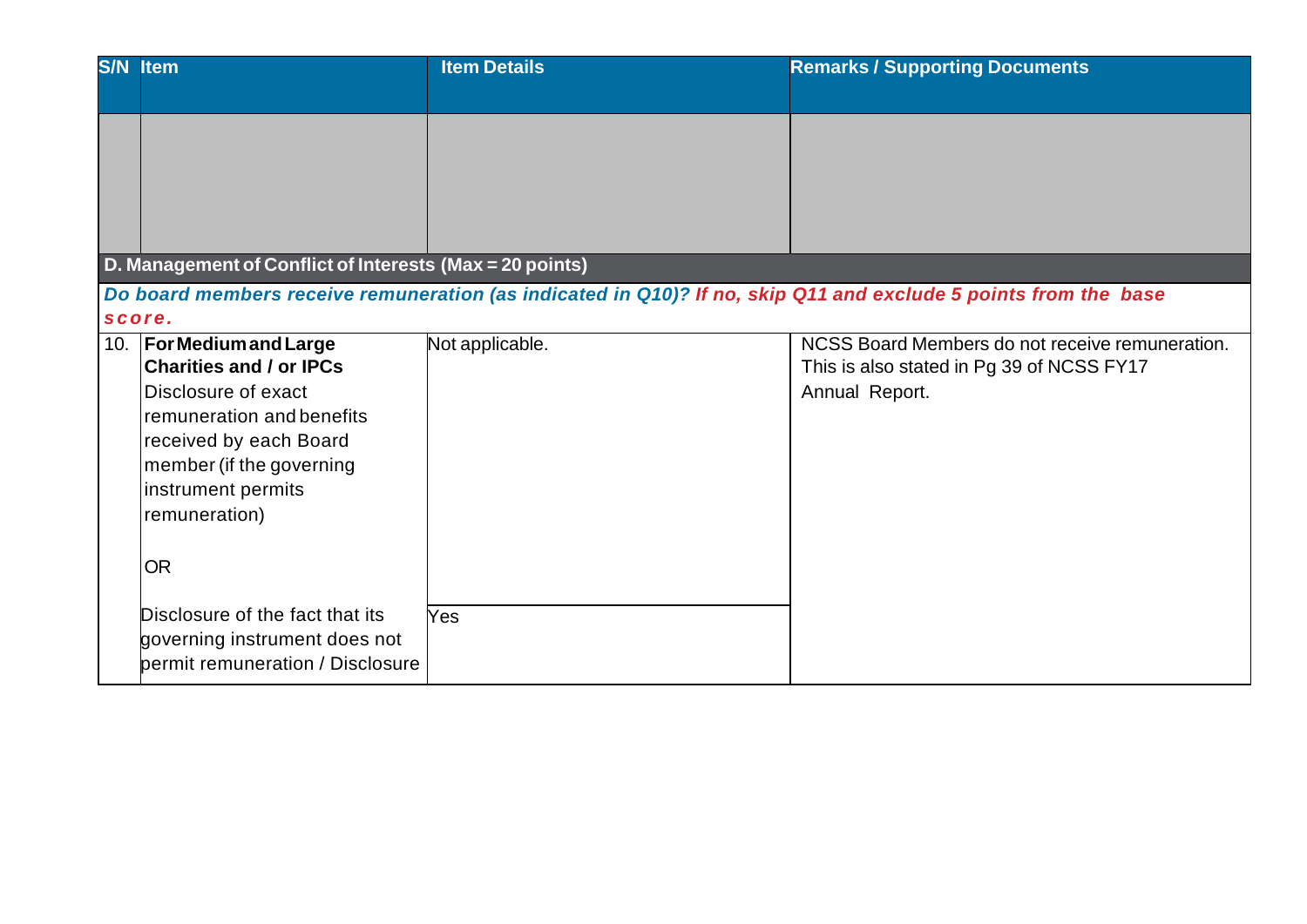|     | <b>S/N</b> Item                                                                                                                                                                                       | <b>Item Details</b>                                                                               | <b>Remarks / Supporting Documents</b>                                 |
|-----|-------------------------------------------------------------------------------------------------------------------------------------------------------------------------------------------------------|---------------------------------------------------------------------------------------------------|-----------------------------------------------------------------------|
|     | 10b. For Small Charities and / or<br><b>IPCs</b> Disclosure of<br>remuneration and benefits<br>received by each Board<br>member (if the governing<br>instrument permits<br>remuneration)<br><b>OR</b> | <b>Basic</b><br>Discloses remuneration and benefits<br>received by each Board member, in band     | Not applicable.                                                       |
|     | Disclosure of the fact that its<br>governing instrument does not<br>permit remuneration /<br>Disclosure of the fact that board<br>members do not receive<br>remuneration<br>$(Max = 5 points)$        | <b>Beyond Basic Discloses exact</b><br>remuneration and benefits received by<br>each Board member | Not applicable.                                                       |
| 11. | Disclosure of how remuneration<br>of board members is set (if the<br>governing instrument allows the<br>board to beremunerated)                                                                       | Not applicable.                                                                                   | Not applicable, as NCSS Board Members do not<br>receive remuneration. |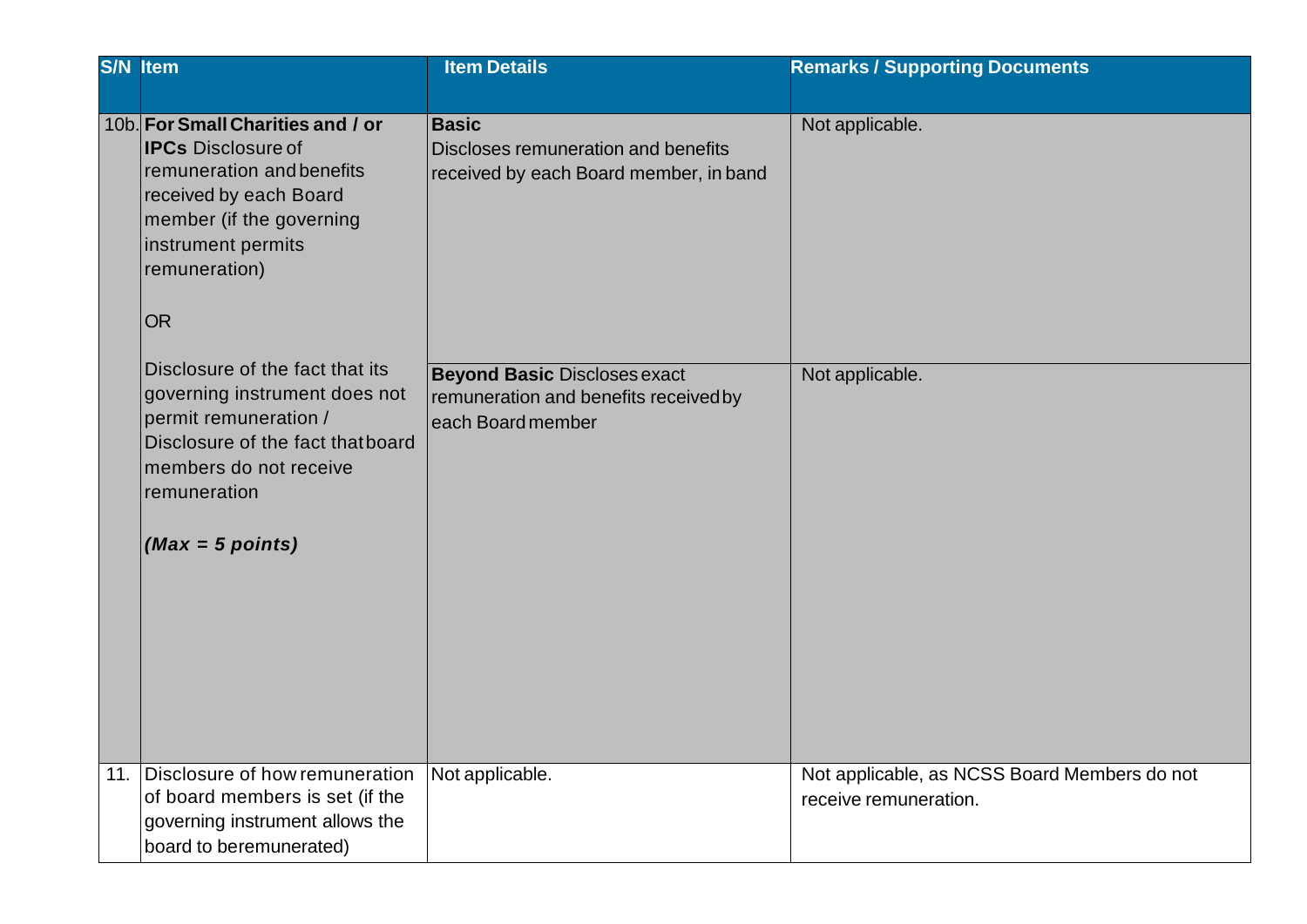|     | <b>S/N</b> Item                                          | <b>Item Details</b> | <b>Remarks / Supporting Documents</b>                                 |
|-----|----------------------------------------------------------|---------------------|-----------------------------------------------------------------------|
|     |                                                          |                     |                                                                       |
|     | $(Max = 5 points)$                                       | Not applicable.     | Not applicable, as NCSS Board Members do not<br>receive remuneration. |
|     | D. Management of Conflict of Interests (Max = 20 points) |                     |                                                                       |
| 12. | Disclosure of parties involved                           | Applicable          | The new remuneration structure, including salary                      |
|     | in setting remuneration of key                           |                     | ranges and performance bonus matrix for staff and                     |
|     | staff                                                    |                     | senior management, was approved by NCSS                               |
|     |                                                          |                     | <b>Executive</b>                                                      |
|     | <b>OR</b>                                                |                     | Committee (EXCO), our parent Ministry (Ministry of                    |
|     |                                                          |                     | Social Development & Family) and Public Service                       |
|     | Disclosure of the fact that its                          | Not Applicable      | Division in April 2015. Any change to the                             |
|     | staff does not receive                                   |                     | remuneration structure (e.g. formula to be used for                   |
|     | remuneration                                             |                     | merit increment)                                                      |
|     |                                                          |                     | for senior management staff is presented to EXCO                      |
|     | $(Max = 5 points)$                                       |                     | for approval.                                                         |
|     |                                                          |                     | The remuneration structure is used to guide the salary                |
|     |                                                          |                     | offer to new members of the senior management                         |
|     |                                                          |                     | team, which is proposed by the Director of Human                      |
|     |                                                          |                     | Resource (HR) and approved by the CEO.                                |
|     |                                                          |                     |                                                                       |
|     |                                                          |                     | The performance assessment of each Director in the                    |
|     |                                                          |                     | senior management team is discussed among the                         |
|     |                                                          |                     | CEO, Deputy CEO and Director of HR and approved                       |
|     |                                                          |                     | by EXCO. The merit increment and performance                          |
|     |                                                          |                     | bonus to be awarded to each Director is tied to the                   |
|     |                                                          |                     | formula in the matrices approved earlier in the design                |
|     |                                                          |                     | of the new remuneration structure. The CEO seeks                      |
|     |                                                          |                     | EXCO approval of the merit increment and bonus to                     |
|     |                                                          |                     | be awarded to each Director.                                          |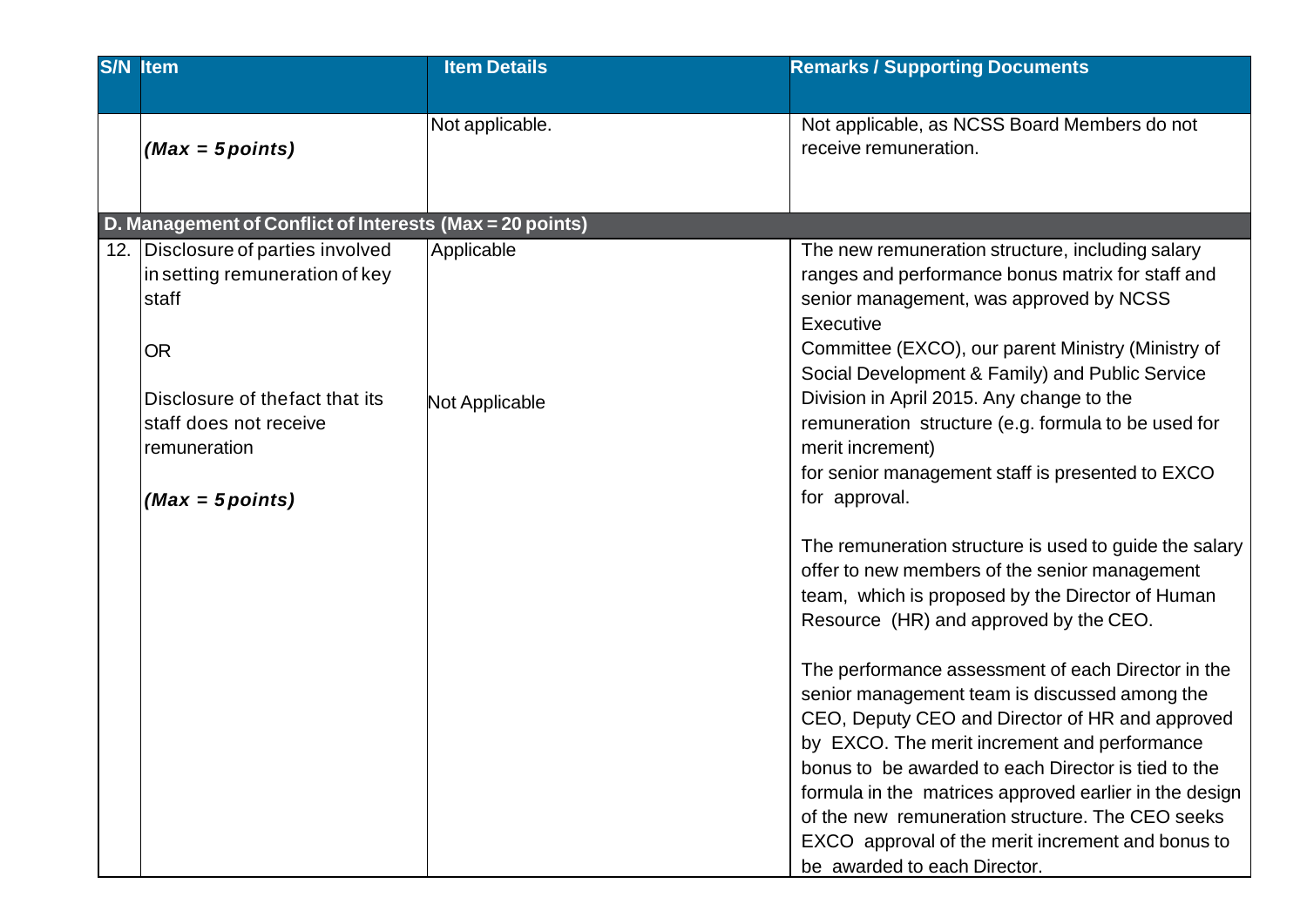| <b>S/N</b> | <b>Item</b>                                              | <b>Item Details</b>                                                       | <b>Remarks / Supporting Documents</b>                                                                                                                                                                                                                                                                                                                                                                                                                                                                                                                                                                             |
|------------|----------------------------------------------------------|---------------------------------------------------------------------------|-------------------------------------------------------------------------------------------------------------------------------------------------------------------------------------------------------------------------------------------------------------------------------------------------------------------------------------------------------------------------------------------------------------------------------------------------------------------------------------------------------------------------------------------------------------------------------------------------------------------|
|            |                                                          |                                                                           |                                                                                                                                                                                                                                                                                                                                                                                                                                                                                                                                                                                                                   |
|            |                                                          |                                                                           | The remuneration package for the selected candidate<br>for CEO position is endorsed by the EXCO, and the<br>Letter of Appointment will be signed by President,<br>NCSS. The CEO will be appraised on his work<br>performance by the President, NCSS, in consultation<br>with the Vice Presidents, at the end of his probation<br>period of six months and subsequently in<br>February/March each year for the annual<br>performance appraisal.<br>The remuneration of staff that are seconded from<br>other public sector agencies or schemes of service<br>will be determined by the parent agency of the staff. |
|            | D. Management of Conflict of Interests (Max = 20 points) |                                                                           |                                                                                                                                                                                                                                                                                                                                                                                                                                                                                                                                                                                                                   |
| 13.        | Disclosure of policy for                                 | <b>Required Disclosure</b>                                                | <b>Board Members</b>                                                                                                                                                                                                                                                                                                                                                                                                                                                                                                                                                                                              |
|            | managing conflict of                                     | 1. Documented procedures for Board<br>members and staff to declare actual | Board members are required to declare their actual or                                                                                                                                                                                                                                                                                                                                                                                                                                                                                                                                                             |
|            | interest                                                 | or potential conflicts of interest to the                                 | potential conflict of interest before the start of every<br>Board term and on an annual basis. The conflict of                                                                                                                                                                                                                                                                                                                                                                                                                                                                                                    |
|            | $(Max = 5 points)$                                       | Board on a regular basis and when<br>the need arises                      | Interest forms for Board Members have been revised<br>by NCSS Internal Audit Unit to add clarity and<br>transparency. In addition, they are also requested to<br>declare any new actual or potential conflict of<br>interests as and when the need arises.                                                                                                                                                                                                                                                                                                                                                        |
|            |                                                          |                                                                           | <b>Staff</b><br>At the point of hire, staff are required to declare any<br>actual or potential conflicts of interest. Staff are<br>required to declare any actual or potential conflicts of<br>interest yearly through the online HRIS or to HR as<br>and when the conflict of interest arises.                                                                                                                                                                                                                                                                                                                   |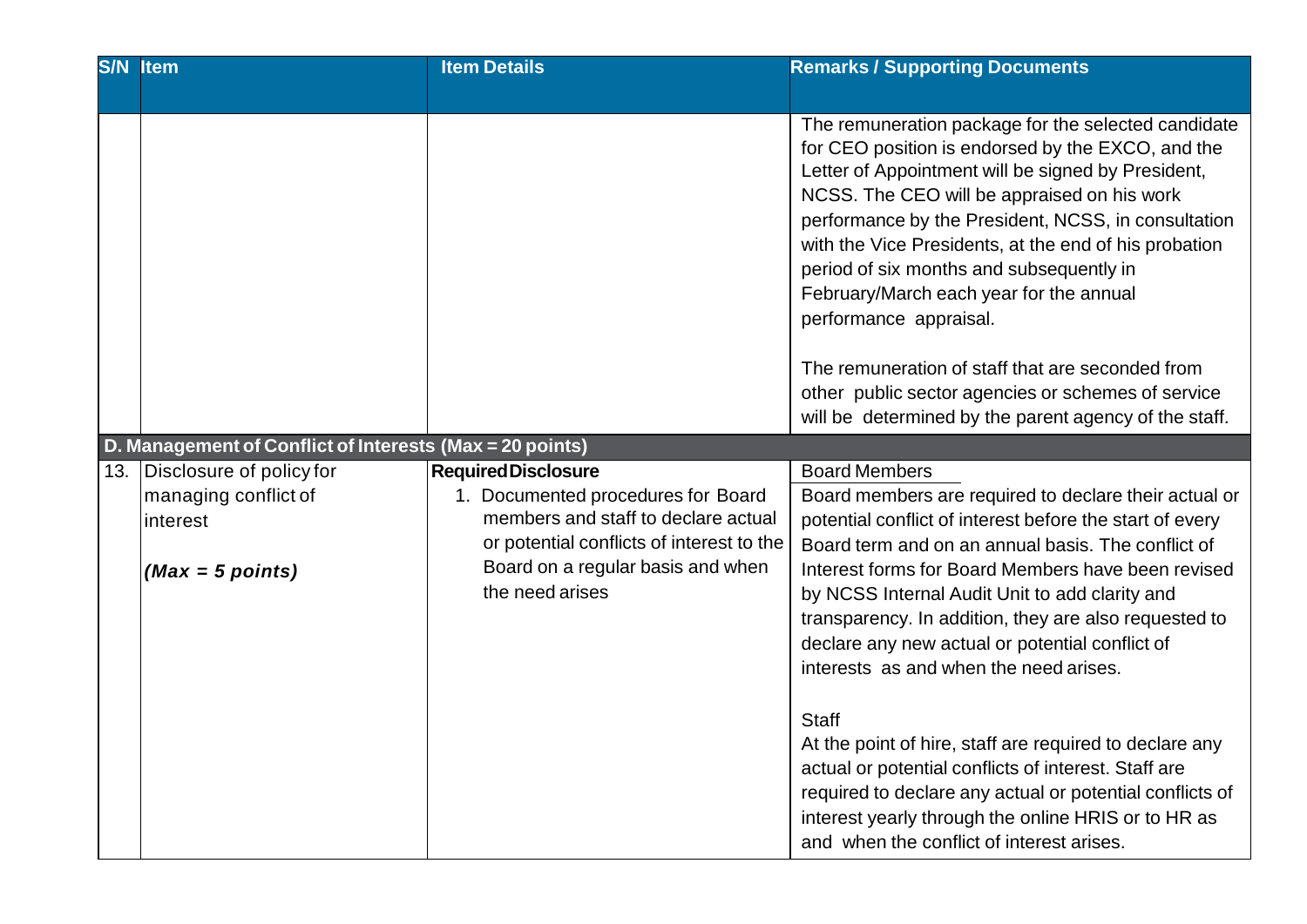| <b>S/N</b> Item | <b>Item Details</b>                                                                                                          | <b>Remarks / Supporting Documents</b>                                                                                                                                                                                                                                                                                                                                                                                                                                                                                                                                                                                                                                                                                                                                                                                             |
|-----------------|------------------------------------------------------------------------------------------------------------------------------|-----------------------------------------------------------------------------------------------------------------------------------------------------------------------------------------------------------------------------------------------------------------------------------------------------------------------------------------------------------------------------------------------------------------------------------------------------------------------------------------------------------------------------------------------------------------------------------------------------------------------------------------------------------------------------------------------------------------------------------------------------------------------------------------------------------------------------------|
|                 |                                                                                                                              |                                                                                                                                                                                                                                                                                                                                                                                                                                                                                                                                                                                                                                                                                                                                                                                                                                   |
|                 |                                                                                                                              | Some examples of conflict of interest include:                                                                                                                                                                                                                                                                                                                                                                                                                                                                                                                                                                                                                                                                                                                                                                                    |
|                 |                                                                                                                              | a) Staff taking part in the evaluation and selection of a<br>contractor/vendor/event company, etc from a number<br>of bidders or interested parties one of which is operated<br>by his/her spouse, family, relatives or personal friends<br>or in a company that he/she has a financial interest.<br>b) Staff accepting gifts or entertainment from a<br>contractor/vendor/event company, etc who has<br>dealings with NCSS.<br>c)Staff selecting candidate or deciding on candidate<br>who is a spouse, family member or relative.<br>d)Staff who has a significant (family member, relative)<br>or romantic relationship with Reporting Officer.<br>Besides the conflict of interest, staff are required to<br>declare annually their interest in any business interest,<br>non-indebtedness, purchase of property and purchase |
|                 | 1. Special procedures to deal with the                                                                                       | of shares.<br>The procedures to handle conflict of interests are                                                                                                                                                                                                                                                                                                                                                                                                                                                                                                                                                                                                                                                                                                                                                                  |
|                 | conflict of interest when Board<br>members have any interest in<br>business transactions or contract                         | stated in the NCSS Act (CAP 195A) Sect 7 -<br>Disclosure of Interest.                                                                                                                                                                                                                                                                                                                                                                                                                                                                                                                                                                                                                                                                                                                                                             |
|                 | that the charity may enter into,<br>any interest in other<br>organisations that the charity                                  | In addition, the procedures are stated in the Board Kit<br>provided to Board members. Specifically:                                                                                                                                                                                                                                                                                                                                                                                                                                                                                                                                                                                                                                                                                                                               |
|                 | has dealings with or is<br>considering entering into joint<br>ventures, any interest as the<br>charity's suppliers, clients, | A Board member who is interested in a relevant matter<br>a) must not vote or take part in any discussion or<br>decision of the matter, or otherwise participate in any                                                                                                                                                                                                                                                                                                                                                                                                                                                                                                                                                                                                                                                            |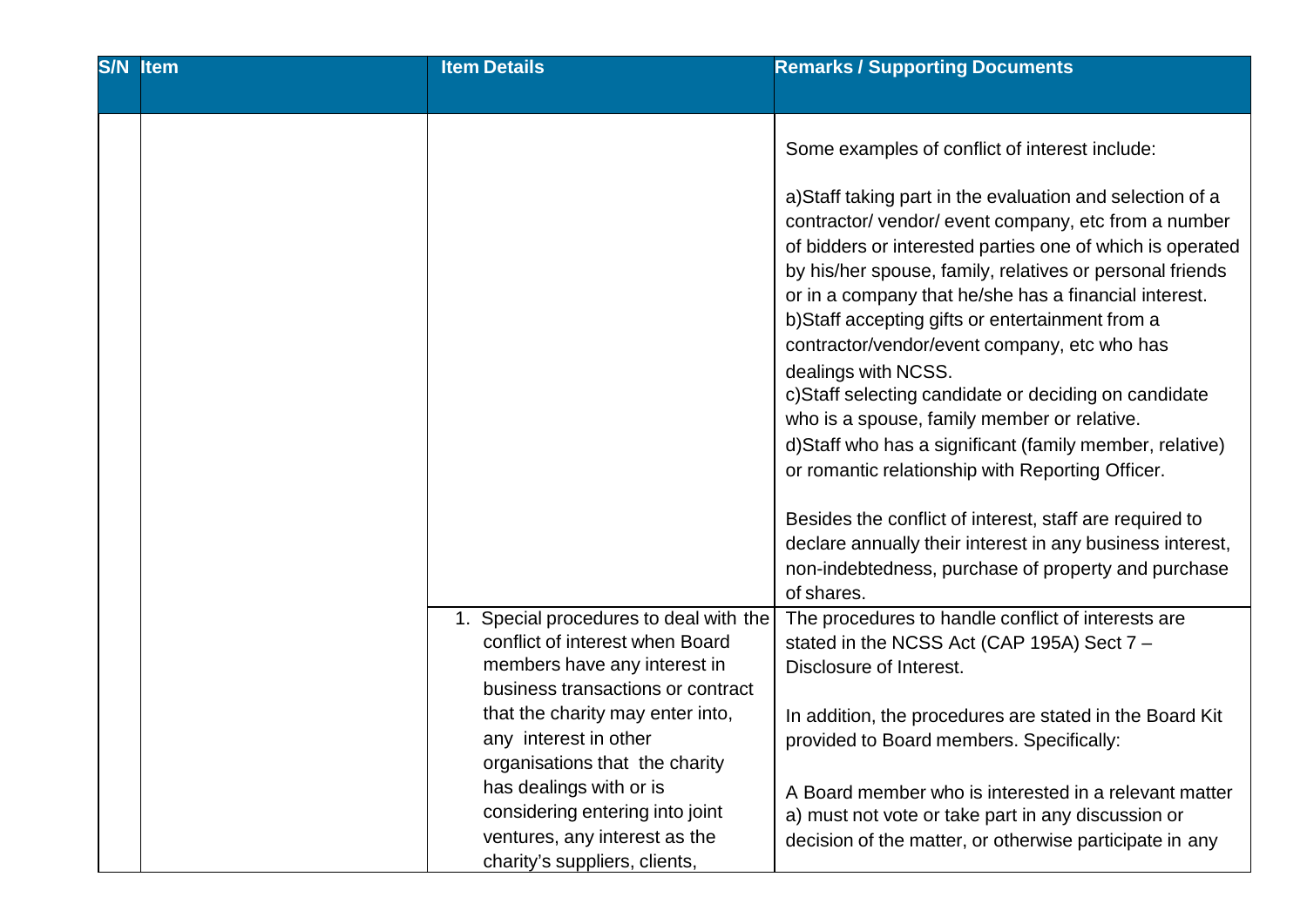|     | <b>S/N</b> Item                                                                                                                                                       | <b>Item Details</b>                                                                                                                                                             | <b>Remarks / Supporting Documents</b>                                                                                                                                                                                                                                                                                                                                                                                                                                                                         |
|-----|-----------------------------------------------------------------------------------------------------------------------------------------------------------------------|---------------------------------------------------------------------------------------------------------------------------------------------------------------------------------|---------------------------------------------------------------------------------------------------------------------------------------------------------------------------------------------------------------------------------------------------------------------------------------------------------------------------------------------------------------------------------------------------------------------------------------------------------------------------------------------------------------|
|     |                                                                                                                                                                       | beneficiaries, staff.                                                                                                                                                           | activity of the NCSS that relates to the matter;<br>b) must withdraw from any meeting during the<br>consideration or discussion relating to the matter if<br>the President at the meeting so requests;<br>c) must not sign any document relating to the entry<br>into a transaction or the initiation of the matter; and<br>d) is to be disregarded for the purpose of forming a<br>quorum for that part of the meeting during which a<br>discussion or decision relating to the matter occurs or<br>is made. |
|     | E. Financial Management and Internal Control (Max = 27 points)                                                                                                        |                                                                                                                                                                                 |                                                                                                                                                                                                                                                                                                                                                                                                                                                                                                               |
| 14. | Disclosure of internal control<br>systems for financialmatters<br>in key areas (e.g.<br>procurement, payment, receipting<br>and budgetplanning)<br>$(Max = 6 points)$ | <b>Basic</b><br>1. Discloses that documented<br>procedures are in place for<br>financial matters in key areas (e.g.<br>procurement, payment, receipting and<br>budget planning) | NCSS has standard operating procedures, training<br>slides, forms and templates on all key areas<br>provided by finance team. These are published in<br>NCSS intranet and accessible by all staff.                                                                                                                                                                                                                                                                                                            |
|     |                                                                                                                                                                       | <b>Beyond Basic</b><br>2. Discloses that reviews are conducted<br>on the charity's controls, processes<br>etc.<br><b>Bonus</b>                                                  | All areas of operations and finance are subject to<br>internal and external audit as well as special<br>audit from Tote Board.<br>Not available.                                                                                                                                                                                                                                                                                                                                                              |
|     | E. Financial Management and Internal Control (Max = 27 points)                                                                                                        | Disclosure of Board opinion of internal<br>controls                                                                                                                             |                                                                                                                                                                                                                                                                                                                                                                                                                                                                                                               |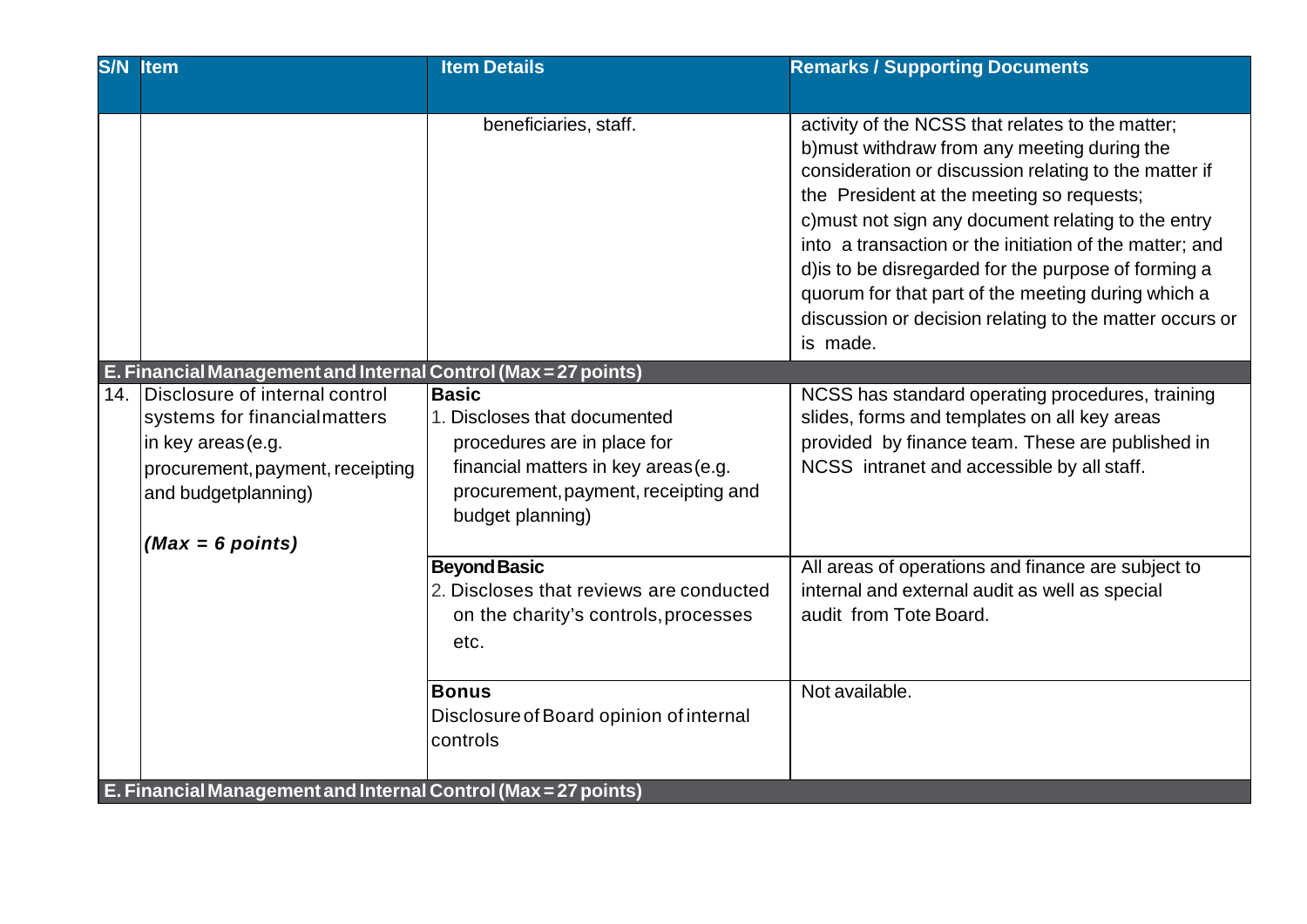|     | <b>S/N</b> Item                                                                                                                                                                                                                          | <b>Item Details</b>                                                                  | <b>Remarks / Supporting Documents</b>                                                                                                                                                                                                                                                                                                                                                                                                                                                                                                                                                                                                                                                                                                                                                           |
|-----|------------------------------------------------------------------------------------------------------------------------------------------------------------------------------------------------------------------------------------------|--------------------------------------------------------------------------------------|-------------------------------------------------------------------------------------------------------------------------------------------------------------------------------------------------------------------------------------------------------------------------------------------------------------------------------------------------------------------------------------------------------------------------------------------------------------------------------------------------------------------------------------------------------------------------------------------------------------------------------------------------------------------------------------------------------------------------------------------------------------------------------------------------|
| 15. | Disclosure of policy for<br>making loans<br><b>OR</b>                                                                                                                                                                                    | <b>Required Disclosure</b><br>1. Conditions for making loans<br>2. Approvalauthority | NCSS does not make loans.                                                                                                                                                                                                                                                                                                                                                                                                                                                                                                                                                                                                                                                                                                                                                                       |
|     | Disclosure of the fact that it<br>does not make loans                                                                                                                                                                                    | 3. Disclosure requirements for the loans<br>made                                     |                                                                                                                                                                                                                                                                                                                                                                                                                                                                                                                                                                                                                                                                                                                                                                                                 |
|     | $(Max = 3 points)$                                                                                                                                                                                                                       | 4. Indication that loans are made to<br>related parties.                             |                                                                                                                                                                                                                                                                                                                                                                                                                                                                                                                                                                                                                                                                                                                                                                                                 |
|     | E. Financial Management and Internal Control (Max = 27 points)                                                                                                                                                                           |                                                                                      |                                                                                                                                                                                                                                                                                                                                                                                                                                                                                                                                                                                                                                                                                                                                                                                                 |
| 16. | Disclosure of policy for making<br>donations to external parties<br>(e.g. another charity or<br>charitable cause)<br><b>OR</b><br>Disclosure of the fact that it<br>does not make donations to<br>external parties<br>$(Max = 3 points)$ | Not applicable                                                                       | NCSS administers and allocates a range of funding<br>and<br>resources to social service organisations. The<br>centralised fund allocation at NCSS enables better<br>optimising of key resources to support social<br>service organisations in needed services and<br>projects.<br>Funds administered by NCSS include the Community<br>Chest Fund, Tote Board Social Service Fund, VWOs-<br>Charities Capability Fund and the Ministry of<br>Education (MOE) Special Education Grant.<br>More information on the types of funds administered<br>by NCSS can be found here.<br>NCSS does not make donations from any of these<br>funds. Should NCSS foresee the likelihood of<br>such donations in the near future, NCSS will<br>introduce a policy on donations prior to such<br>administration. |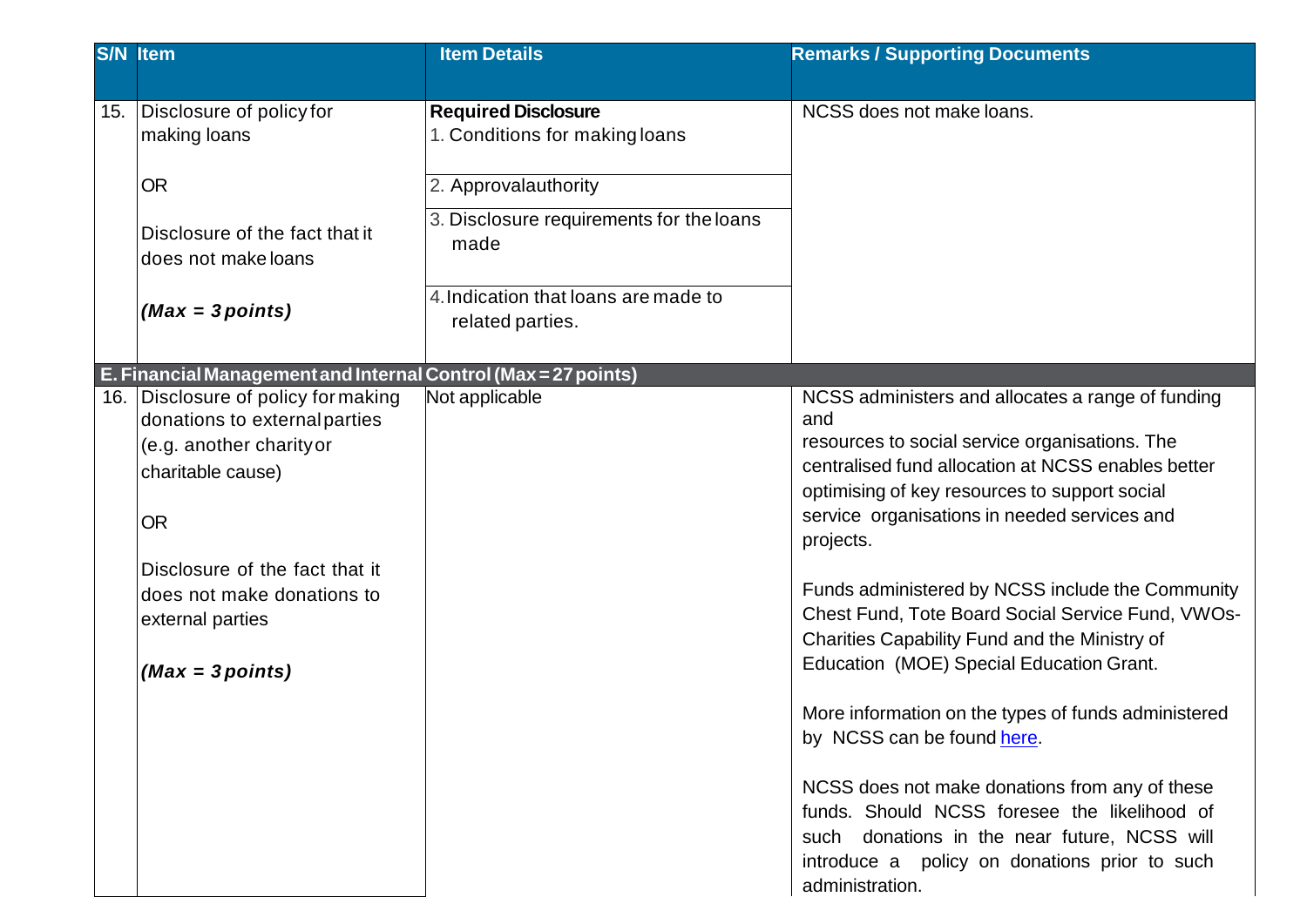| <b>S/N</b> Item                    | <b>Item Details</b>                        | <b>Remarks / Supporting Documents</b>                                                                                  |
|------------------------------------|--------------------------------------------|------------------------------------------------------------------------------------------------------------------------|
|                                    |                                            | Does the charity have more than one year's reserves? If no, skip Q17 to Q19, and exclude 15 pointsfrom the base score. |
| 17. Disclosure of reservesposition | <b>Basic</b>                               | Please see Note 12, Pg 66 of NCSS FY17 Annual                                                                          |
| and policy                         | 1. Level and Purpose of Reserves           | Report. The General Fund is for purpose of                                                                             |
|                                    |                                            | meeting operating expenses and does not exceed                                                                         |
| $(Max = 5 points)$                 |                                            | 2 years of operating expenses.                                                                                         |
|                                    | 2. Level and Purposes of Designated        | Please see Note 13, Pg 66 of NCSS FY17 Annual                                                                          |
|                                    | <b>Funds</b>                               | <b>Report.</b> The ComChest Fund is to fund programmes                                                                 |
|                                    |                                            | of the Council's members. Surplus is transferred                                                                       |
|                                    |                                            | from General Fund to ComChest Fund.                                                                                    |
|                                    |                                            |                                                                                                                        |
|                                    | 3. When the Designated Funds are likely to | Designated funds are used upon approval by Board or                                                                    |
|                                    | beused                                     | Exco for General Fund and upon approval by                                                                             |
|                                    |                                            | Services Committee for ComChest Fund.                                                                                  |
|                                    | <b>Beyond Basic</b>                        | The Reserves Ratio for FY17 is 1.66 based on                                                                           |
|                                    | 4. Reserves Ratio                          | definition of unrestricted reserves to annual                                                                          |
|                                    |                                            | operating expenditure.                                                                                                 |
|                                    |                                            | Does the charity have restricted and endowment funds? If no, skip Q18, and exclude 5 pointsfrom the base score.        |
| 18. Disclosure of the purpose,     | <b>Required Disclosure</b>                 | This is stated as Notes 11, 12, 13 on Pg 66 of NCSS                                                                    |
| amount and planned timing of       | 1. Purpose and Amount offunds              | <b>FY17 Annual Report.</b>                                                                                             |
| use for restricted funds           |                                            |                                                                                                                        |
| (including endowment funds)        | 2. Planned timingof use                    | The use of General Fund for operating expenses of                                                                      |
|                                    |                                            | NCSS is approved by the Board or EXCO during                                                                           |
| $(Max = 5 points)$                 |                                            | the course of the year.                                                                                                |
|                                    |                                            | The use of ComChest Fund to fund programmes of                                                                         |
|                                    |                                            | the Council's members is approved by NCSS                                                                              |
|                                    |                                            | Services Committee during the year.                                                                                    |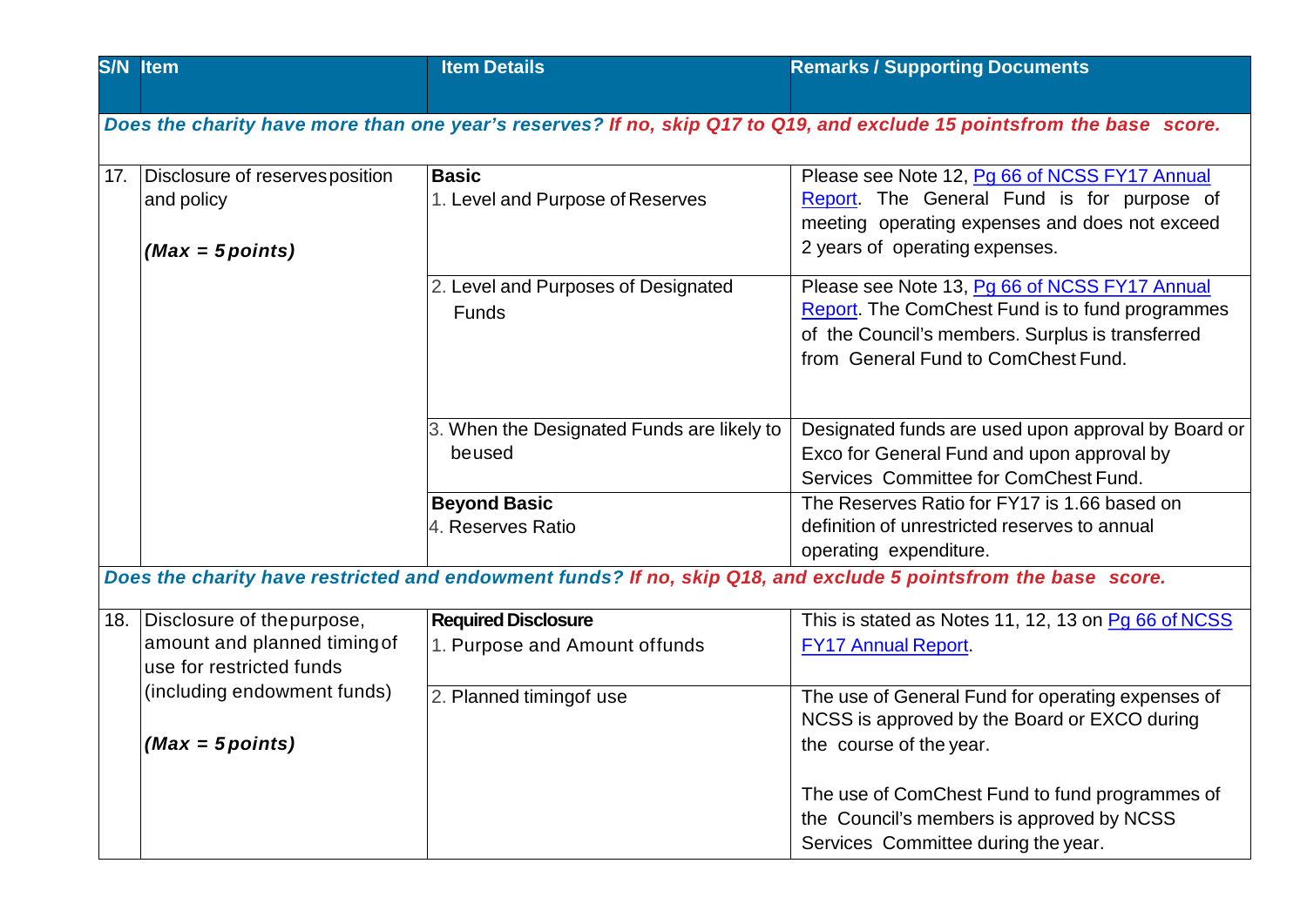|                                                        | <b>S/N</b> Item                                                               | <b>Item Details</b>                                                                                                         | <b>Remarks / Supporting Documents</b>                                       |
|--------------------------------------------------------|-------------------------------------------------------------------------------|-----------------------------------------------------------------------------------------------------------------------------|-----------------------------------------------------------------------------|
|                                                        |                                                                               | &Does the charity have reserves that are invested? If no, skip Q19, and exclude 5 points from the base score.               |                                                                             |
|                                                        | 19. Disclosure of investment policy<br>if the charity invests its<br>reserves | <b>Basic</b><br>1. Approving Authority                                                                                      | All investments are approved by the Investment<br>Committee.                |
|                                                        | $(Max = 5 points)$                                                            | 2. Type offinancial Instruments approved<br>by the Board                                                                    | The financial instruments include bonds and equities.                       |
|                                                        |                                                                               | <b>Beyond Basic</b><br>3. Guiding principles<br>(e.g. to generate returns whileprotecting<br>capital, statutory compliance) | Please refer to Note 22, Pg 71-73 of the NCSS FY17<br><b>Annual Report.</b> |
| F. Conduct of Fundraising Activities (Max = 10 points) |                                                                               |                                                                                                                             |                                                                             |
|                                                        |                                                                               | Does the charity conduct fundraising activities? If no, skip Q20 and Q21, and exclude 10 pointsfrom the base                | score.                                                                      |
|                                                        | 20. Disclosure of information about<br>past fundraising activities            | <b>Basic</b><br>1. List of fundraising activities conducted<br>(Date & Location)                                            | This is given in Community Chest's website under<br>"Campaigns and Events". |
|                                                        | $(Max = 5 points)$                                                            | 2. Total gross receipts from the<br>fundraising activities                                                                  | This is given in Pg 47 of FY17 Annual Report.                               |
|                                                        |                                                                               | 3. Total expenses incurred in the<br>fundraising activities                                                                 | This is given in Pg 47 of FY17 Annual Report.                               |
|                                                        |                                                                               | 4. Purpose for which the funds have<br>been used/ will be used                                                              | This is given in Pg 77-85 of FY17 Annual Report.                            |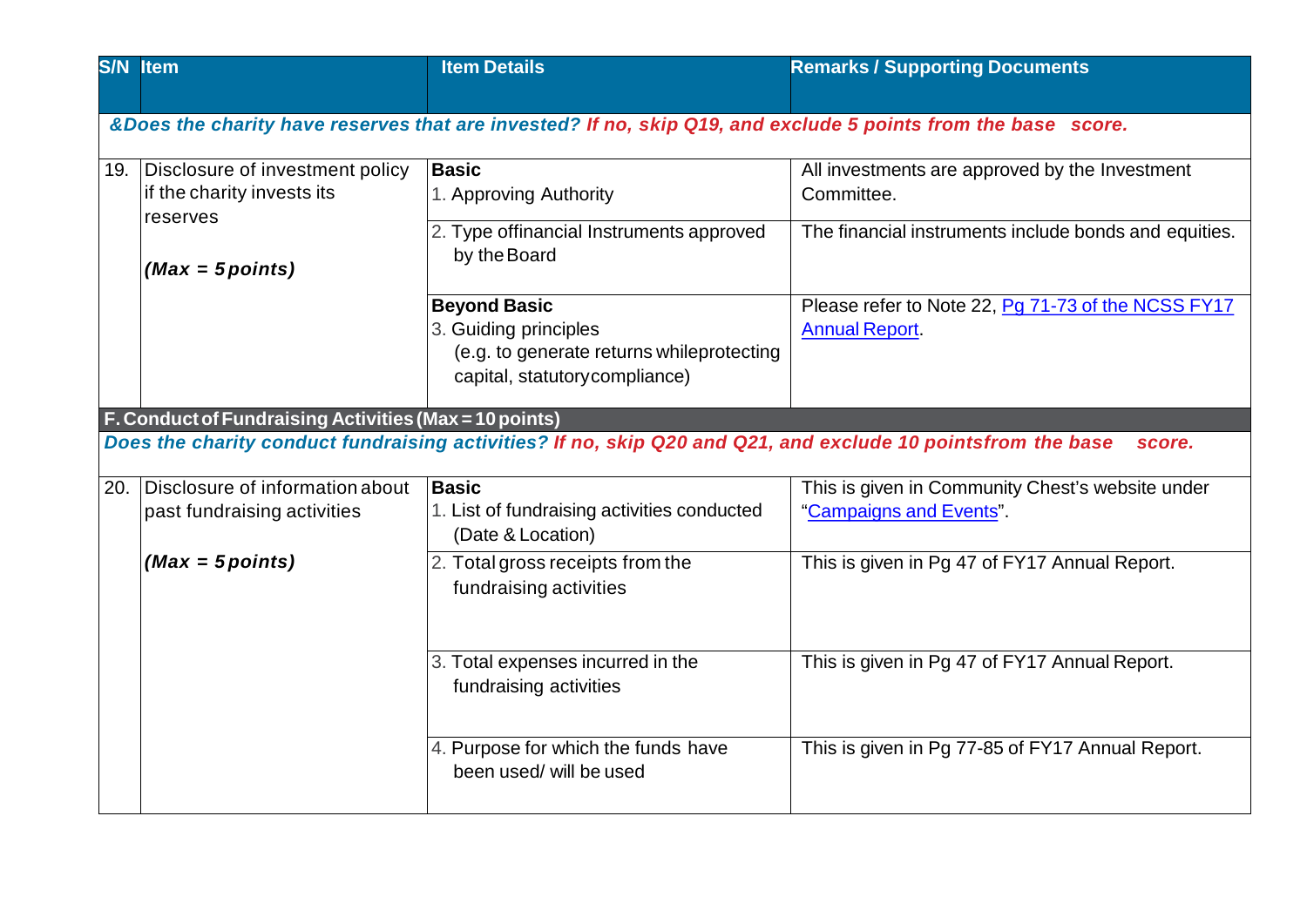| <b>S/N</b> Item                                        | <b>Item Details</b>                                                                                        | <b>Remarks / Supporting Documents</b>                                                                                                                                                                                                                                                                                                                                              |
|--------------------------------------------------------|------------------------------------------------------------------------------------------------------------|------------------------------------------------------------------------------------------------------------------------------------------------------------------------------------------------------------------------------------------------------------------------------------------------------------------------------------------------------------------------------------|
|                                                        |                                                                                                            |                                                                                                                                                                                                                                                                                                                                                                                    |
|                                                        | 5. Use of commercial fundraisers                                                                           | Not applicable. NCSS does not use any commercial                                                                                                                                                                                                                                                                                                                                   |
|                                                        | (if any)                                                                                                   | fundraisers.                                                                                                                                                                                                                                                                                                                                                                       |
|                                                        | <b>Beyond Basic</b>                                                                                        | This info can be derived from total expenses incurred                                                                                                                                                                                                                                                                                                                              |
|                                                        | 6. Fundraising efficiency ratio                                                                            | and total gross receipts from fundraising activities in<br>the Statement of Income and Expenditure on Pg 47 of<br>NCSS FY17 Annual Report. The fund-raising efficiency<br>ratio in FY17 was 13.6%. Community Chest usually<br>keeps its fund-raising cost to 16%, or less, of the<br>total funds raised - significantly lower than the 30%<br>quideline set by the Charities Unit. |
|                                                        | 7. Rationale behind the use of commercial                                                                  | Not applicable. NCSS does not use any commercial                                                                                                                                                                                                                                                                                                                                   |
|                                                        | fundraisers (if applicable)                                                                                | fundraisers.                                                                                                                                                                                                                                                                                                                                                                       |
|                                                        | 8. Fee arrangements with commercial                                                                        | Not applicable. NCSS does not use any commercial                                                                                                                                                                                                                                                                                                                                   |
|                                                        | fundraisers                                                                                                | fundraisers.                                                                                                                                                                                                                                                                                                                                                                       |
|                                                        | (if applicable)                                                                                            |                                                                                                                                                                                                                                                                                                                                                                                    |
| F. Conduct of Fundraising Activities (Max = 10 points) |                                                                                                            |                                                                                                                                                                                                                                                                                                                                                                                    |
|                                                        | Does the charity have any on-going fundraising activities during reference period? If no, exclude 5 points |                                                                                                                                                                                                                                                                                                                                                                                    |
| from the base score.                                   |                                                                                                            |                                                                                                                                                                                                                                                                                                                                                                                    |
| 21. Disclosure of information about                    | <b>Required Disclosure</b>                                                                                 | This is given in Community Chest's website under                                                                                                                                                                                                                                                                                                                                   |
| on-going fundraising                                   | 1. Date and location of fundraising                                                                        | "Ways to Give.                                                                                                                                                                                                                                                                                                                                                                     |
| activities on charity'sofficial                        | activity / activities                                                                                      |                                                                                                                                                                                                                                                                                                                                                                                    |
| website and/or Facebook page                           | 2. Fundraising Target                                                                                      | Community Chest's fundraising target for FY18 is                                                                                                                                                                                                                                                                                                                                   |
|                                                        |                                                                                                            | \$53.1m.                                                                                                                                                                                                                                                                                                                                                                           |
| $(Max = 5 points)$                                     |                                                                                                            |                                                                                                                                                                                                                                                                                                                                                                                    |